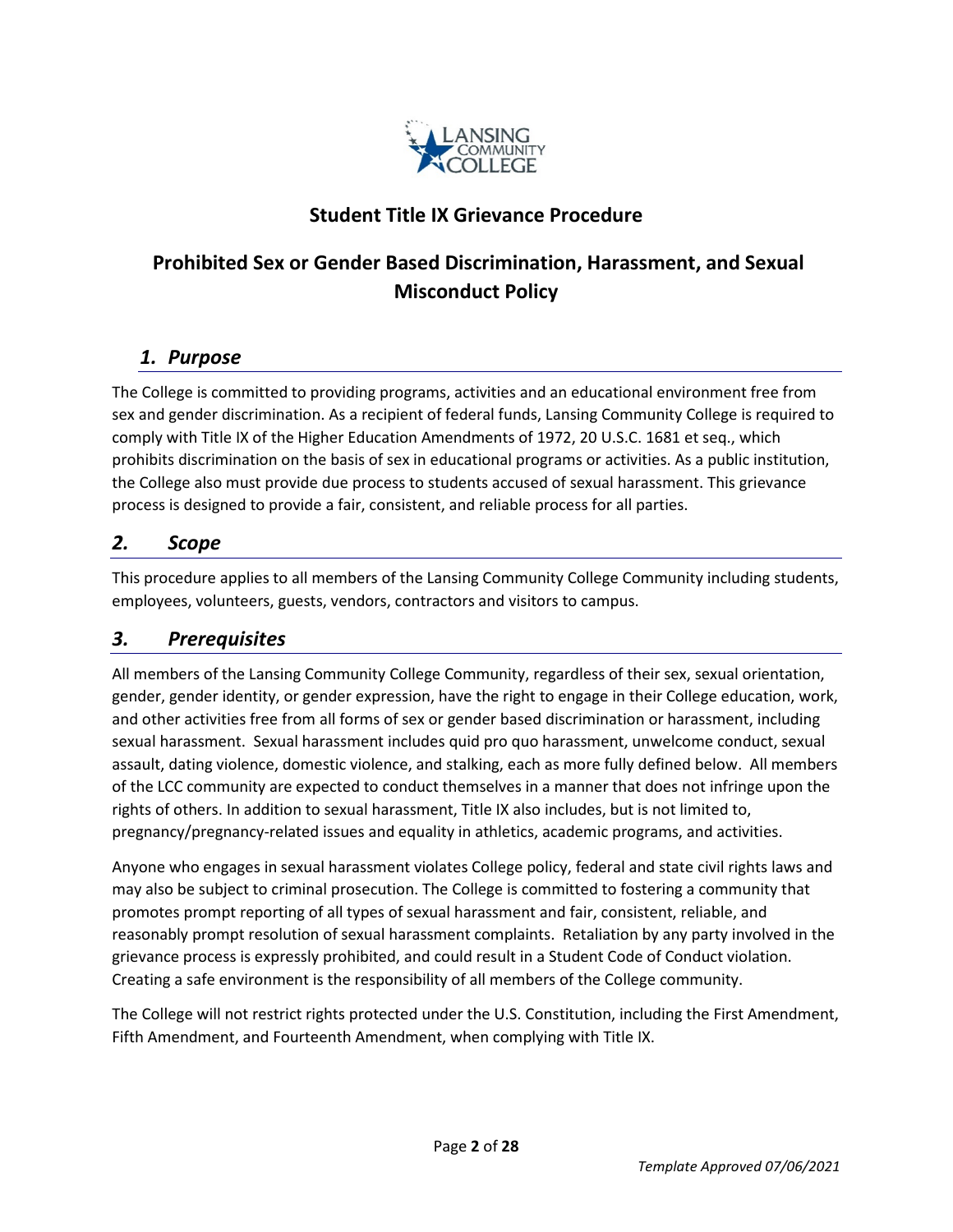Lansing Community College (LCC) strives to protect the learning and employment environment for all students. The health, safety and well-being of all students is a primary concern to the College. If a student, or someone they know, may be the victim of sexual harassment, including stalking, dating and domestic violence, or sexual assault, they are strongly urged to seek immediate assistance. Assistance can be obtained 24 hours a day, seven days a week, from:

- Lansing Community College Police and Public Safety (517) 483-1800
- Local Police (Lansing Police Department) 911 or
- (517) 483-4600 (non-emergency)
- MSU Sexual Assault Health Care Program (517) 353-2700
- MSU Center for Survivors (517) 372-6666
- Joyful Heart Hotline- (212)-475-2026
- Listening Ear Crisis Line (East Lansing, MI) (517) 337-1717
- Women's Resource Center of Greater Lansing (517) 372-9163
- End Violent Encounters (EVE) (517) 372-5572
- Capital Area Response Effort (CARE) (517) 272-7436
- SAFE Center (domestic violence) (St. Johns, MI) (877) 952-7283
- National Domestic Violence Hotline (800) 799-7233 or text START to 88788

During business hours Monday through Friday, parties are also strongly urged to contact one of the following Title IX Coordinators as soon as reasonably possible to report any sexual harassment that may have occurred, or during non-business hours by making on online report, or initiating contact by phone or email. Any member of the LCC community may file a complaint on behalf of a complainant regarding a responding student.

A complainant must be participating in or attempting to participate in the education program or activity of the College at the time a formal complaint is filed. A respondent is an individual who is being reported to be the perpetrator of conduct that could constitute sexual harassment and who is a person enrolled by the College or who has any other affiliation or connection with the College.

## **SECTION 2: Jurisdiction and Timing/ Retaliation and Related Misconduct/ Effect of Criminal Proceedings**

## **2.1 Jurisdiction**

Any member of the LCC community may file a complaint on behalf of a complainant regarding a responding student. A complainant must be participating in or attempting to participate in the education program or activity of the College at the time a formal complaint is filed. A respondent is an individual who is being reported to be the perpetrator of conduct that could constitute sexual harassment and who is a person enrolled by the College or who has any other affiliation or connection with the College.

The College, upon actual knowledge of sexual harassment when it occurs in the College's education program or activity, against a person in the United States, will respond promptly to the alleged sexual harassment in a manner that is not deliberately indifferent, which means a response that is not clearly unreasonable in light of the known circumstances.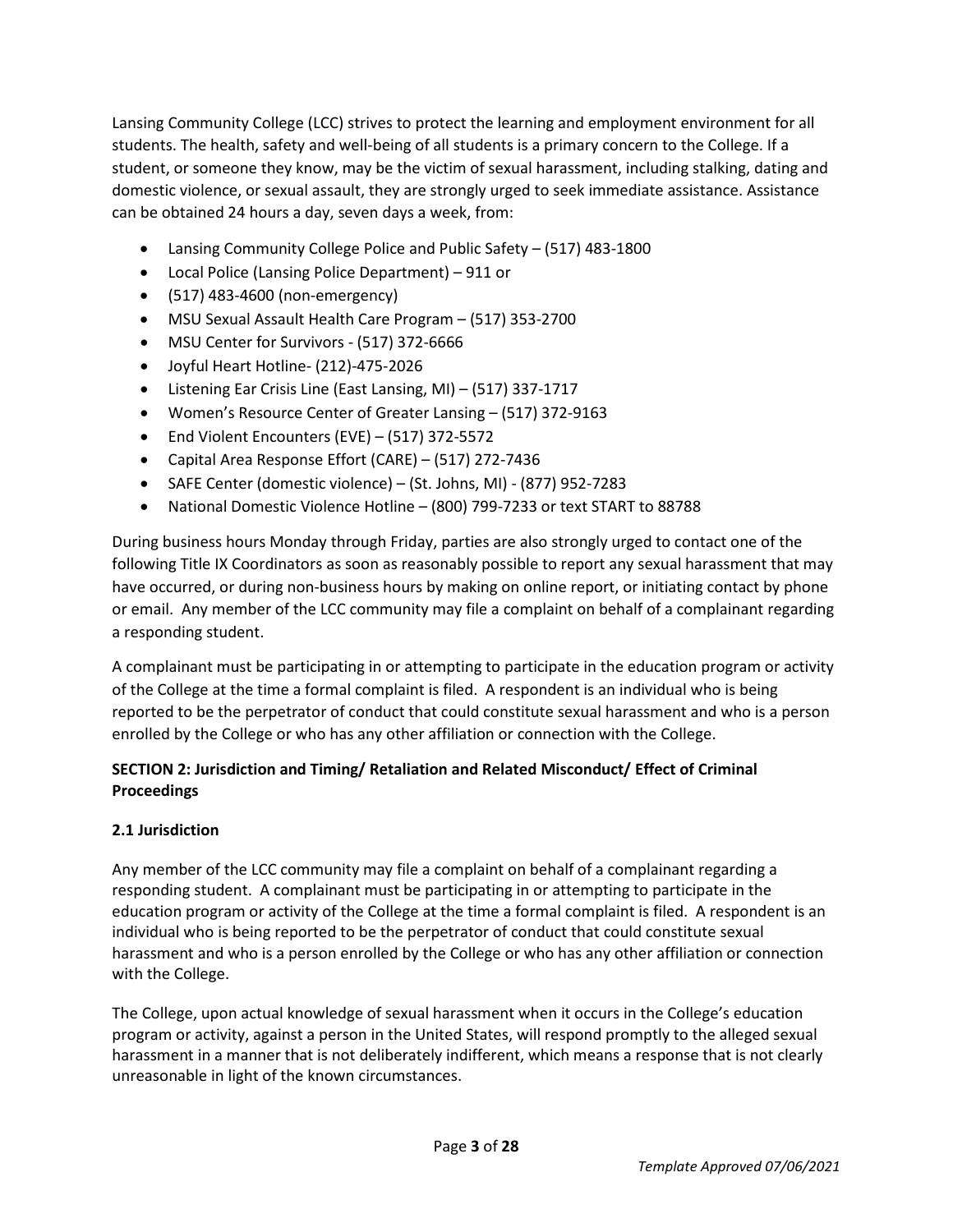Education program or activity includes locations, events, or circumstances over which the College exercises substantial control over both the respondent and the context in which the sexual harassment occurred, and also includes any building owned or controlled by the College. Title IX applies to all education programs or activities of the College, whether such programs or activities occur on-campus or off-campus.

## **2.2 Timing of Complaints and Procedures**

As long as there is jurisdiction over the complaint pursuant to Section 2.1, above, there is no time limit to invoking this process in responding to complaints of alleged sexual harassment. Nevertheless, students are encouraged to report alleged sexual harassment immediately in order to maximize the College's ability to obtain evidence and conduct a prompt and equitable investigation.

Delays in reporting alleged sexual harassment may result in the loss of jurisdiction, relevant evidence, witness testimony, and may impair the College's ability to engage in this process.

The College will conclude the grievance process in a reasonably prompt time frame. The grievance process may be temporary delayed for good cause and with written notice to the parties of the delay or extension and the reasons for the action. Good cause may include, but is not limited to, considerations such as the absence of a party, a party's advisor, or a witness; concurrent law enforcement activity; or the need for language assistance or accommodation of disabilities.

## **2.3 Retaliation**

No person will be penalized for good faith utilization of channels available for resolving concerns dealing with prohibited discrimination or harassment. Lansing Community College strictly prohibits any adverse action against any individual for making a good faith report, providing information, exercising one's rights or responsibilities under College policy, or otherwise being involved in the process of responding to, investigating, or addressing or opposing any alleged incidents of prohibited discrimination or harassment, including allegations of sexual harassment. Any person who engages in any retaliatory actions against any such individual for having engaged in these legally protected activities will be subject to disciplinary action that may include, but is not limited to, expulsion from the College. In addition, any person who engages in such retaliatory actions may be subject to criminal prosecution and may become liable in civil litigation.

Making deliberately false accusations of discrimination or harassment violates College policy and may violate other standards of conduct. In such instances, the complainant will be subject to disciplinary action. However, failure to prove a claim of discrimination or harassment does not constitute proof of a false and/or malicious accusation.

No recipient or other person may intimidate, threaten, coerce, or discriminate against an individual for the purpose of interfering with any right or privilege secured by Title IX, or because an individual has made a report or complaint, testified, assisted, or participated or refused to participate in any manner in an investigation, proceeding or hearing. Intimidation, threats, coercion, or discrimination (including charges against an individual for code of conduct violations that do not involve sex discrimination or sexual harassment, but arise out of the same facts or circumstances) for the purpose of interfering with any right or privilege under Title IX, constitutes retaliation.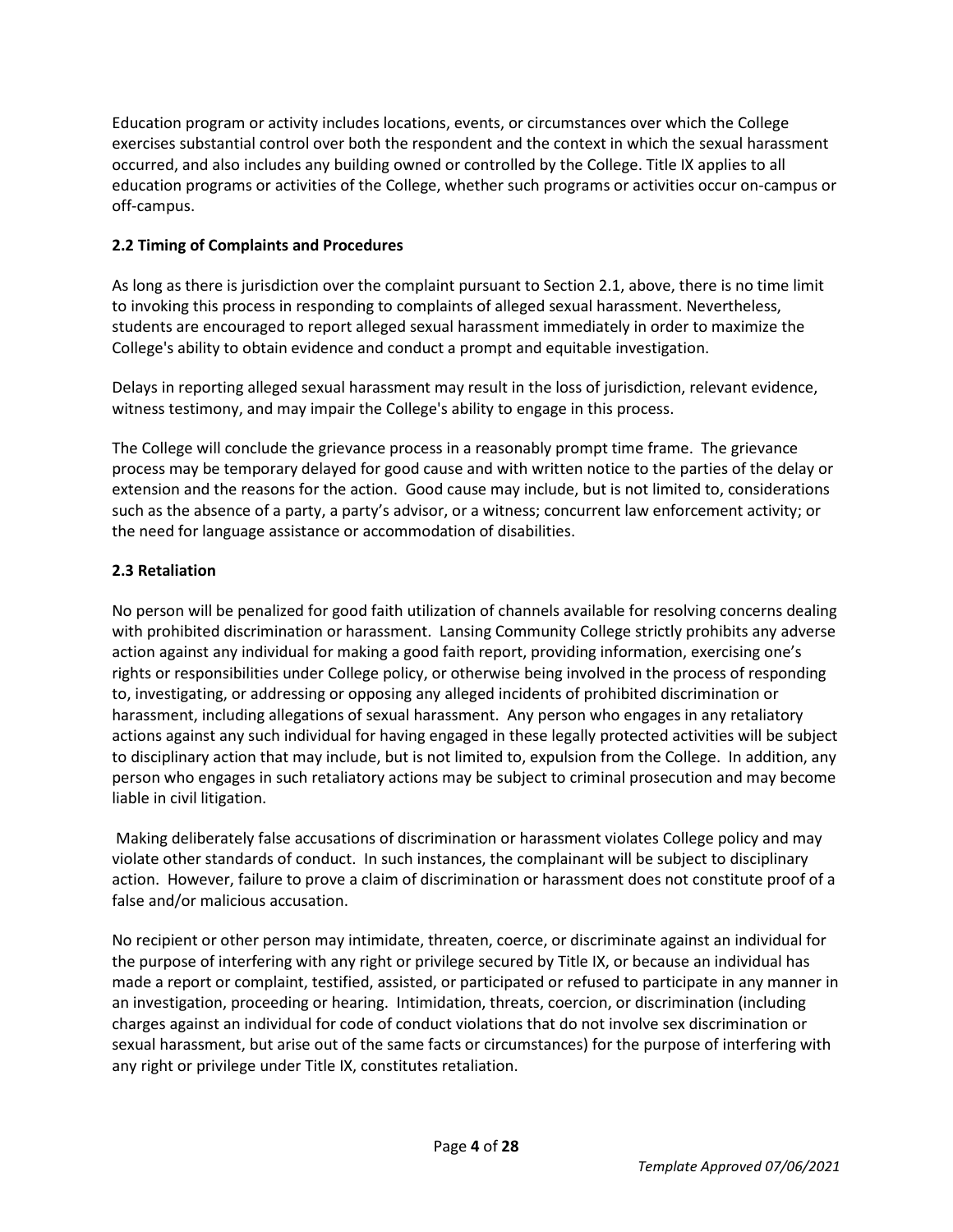Anyone who is aware of possible retaliation or has concerns regarding the response to a complaint of prohibited discrimination or harassment, including sexual harassment, should immediately report such concerns to the Title IX Coordinator, who will investigate the matter and pursue any appropriate corrective action.

## **2.4 Other Related Misconduct**

In accordance with this process, the Panel in a formal process and Presiding Officer in an Informal Resolution is empowered to hear allegations of, and to impose sanctions for, sexual harassment and any other violation(s) of the College's Student Code of Conduct directly related to the alleged sexual harassment. Such related misconduct may include, without limitation, violations of the rules of privacy as articulated herein, violations of Supportive Measures, retaliation, and/or violations of other Student Code of Conduct provisions that occurred in the course of the alleged sexual harassment.

It is not the practice of the College to pursue disciplinary action against a complainant or witness for their improper use of alcohol or drugs (e.g., underage drinking or violation of the College Drug and Alcohol Policy), provided that such student is acting in good faith as a complainant or witness to the events of the alleged sexual harassment.

Students who appear before the Panel or Presiding Officer, whether as parties to the proceedings or as witnesses, are expected to provide truthful testimony in accordance with the College's Student Code of Conduct.

### **2.5 Concurrent Criminal Charges**

Because sexual harassment may constitute both a violation of College policy and criminal activity in certain incidents, the College encourages students to report alleged sexual harassment promptly to local law enforcement agencies. Criminal investigations may be useful in the gathering of relevant evidence, particularly forensic evidence. Because the standards for finding a violation of criminal law are different from the standards for finding a violation of the Student Code of Conduct, criminal investigations or reports are not determinative of whether sexual harassment, for purposes of this process or the Student Code of Conduct, has occurred. In other words, conduct may constitute sexual harassment under this process even if law enforcement agencies lack sufficient evidence of a crime and therefore decline to prosecute. In such cases, the complainant may not initially understand the results of the criminal investigation, the nature of criminal procedure, or the grounds for the law enforcement decision not to prosecute. The complainant in such cases may request that the Student Title IX Coordinator provide a list of advocacy resources in the community who may be able to assist the complainant with any meetings with the prosecutor to gain an understanding of the decision to decline a prosecution.

The filing of a complaint of sexual harassment under this process is independent of any criminal investigation or proceeding, and (except that the College's investigation may be delayed temporarily while the criminal investigators are gathering evidence) the College will not wait for the conclusion of any criminal investigation or proceedings to commence its own investigation and implement supportive measures to protect the complainant and the College community, if necessary, as described in Section 3.4. Respondents who are concurrently facing criminal charges and who choose not to appear or answer questions to avoid self-incrimination that could be used against them in a criminal proceeding, will not be found responsible solely based on their refusal to provide self-incriminating statements.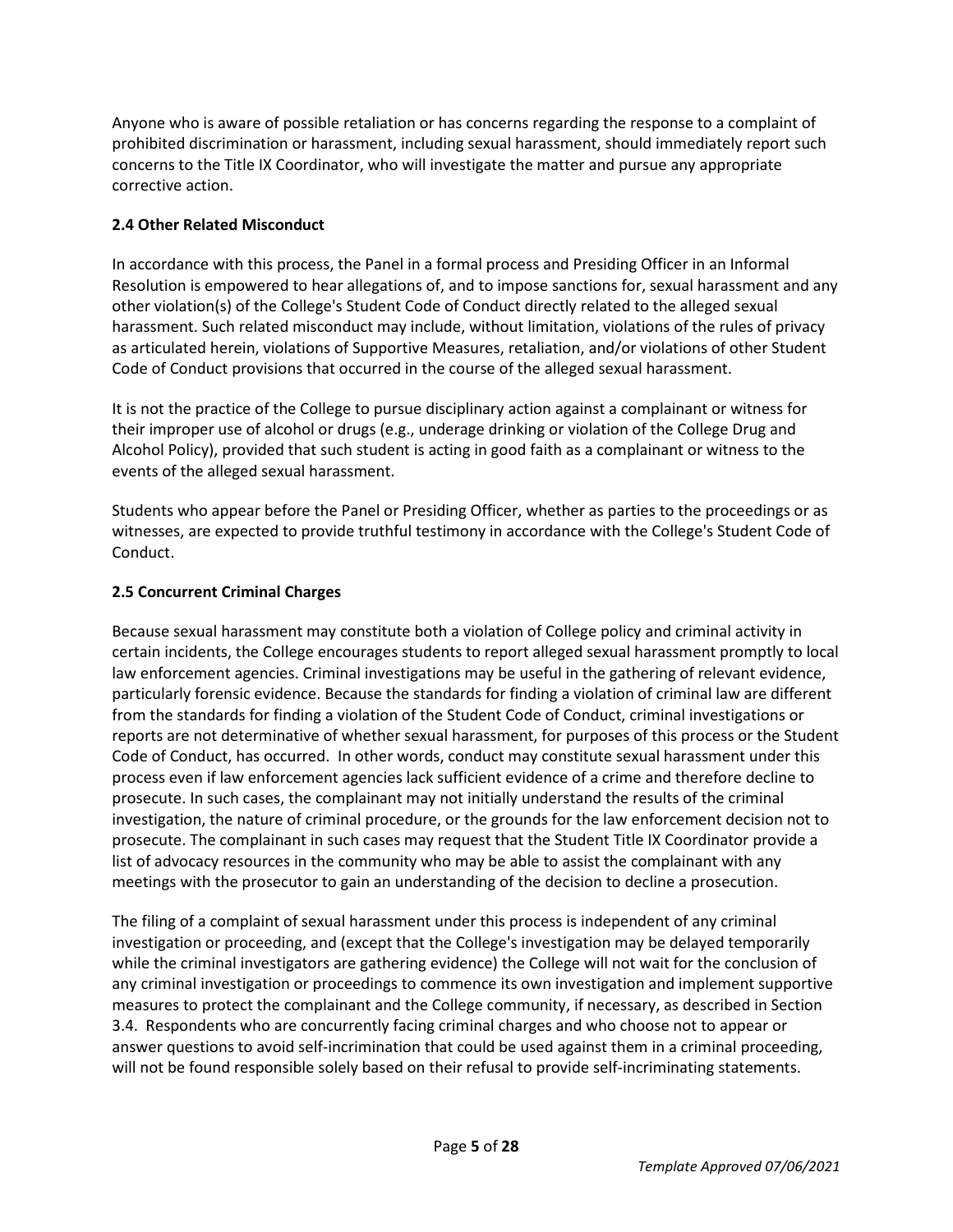## *4. Responsibilities*

#### **To file a complaint against a student:**

#### [File report against student](https://lcc-advocate.symplicity.com/titleix_report/index.php/pid679976?) [\(https://lcc-advocate.symplicity.com/titleix\\_report/index.php/pid668727\)](https://lcc-advocate.symplicity.com/titleix_report/index.php/pid668727)

Christine Thompson Greg Lattig Director of Student Compliance, and a settled at Athletic Director, Office of Student Compliance **Athletic Department Office** Location: 411 N. Grand Avenue, Location: 411 N. Grand Avenue, Gannon Building 1210 Gannon Building 4147 Lansing, MI 48933 Lansing, MI 48933 Phone: (517) 483-9632 Phone: (517) 483-1622 Email: [thompsc@lcc.edu](mailto:thompsc@lcc.edu) Email: [lattigg@lcc.edu](mailto:lattigg@lcc.edu)

STUDENT TITLE IX COORDINATOR: DEPUTY STUDENT TITLE IX COORDINATOR: Student Title IX Coordinator Deputy Student Title IX Coordinator

#### **To file a complaint against an employee:**

[File report against employee](https://lcc.edu/consumer-information/sexual-misconduct.html) [\(https://lcc.edu/consumer-information/sexual-misconduct.html\)](https://lcc.edu/consumer-information/sexual-misconduct.html)

EMPLOYEE TITLE IX COORDINATOR: Lisa Thomas HR Manager, Employee Title IX Coordinator Human Resources Office Location: 610 N. Capitol Avenue Administration Building Suite 106 Lansing, MI 48933 Phone: (517) 483-1874 Email: [thomal32@lcc.edu](mailto:thomal32@lcc.edu)

## *5. Procedure*

#### **SECTION 3: Process – Initial Steps**

The College, upon actual knowledge of sexual harassment when it occurs in the College's education program or activity, against a person in the United States, will respond promptly to the alleged sexual harassment in a manner that is not deliberately indifferent, which means a response that is not clearly unreasonable in light of the known circumstances.

• Education program or activity includes locations, events, or circumstances over which the College exercises substantial control over both the respondent and the context in which the sexual harassment occurred, and also includes any building owned or controlled by the College. Title IX applies to all of the College's education programs or activities, whether such programs or activities occur on-campus or off-campus.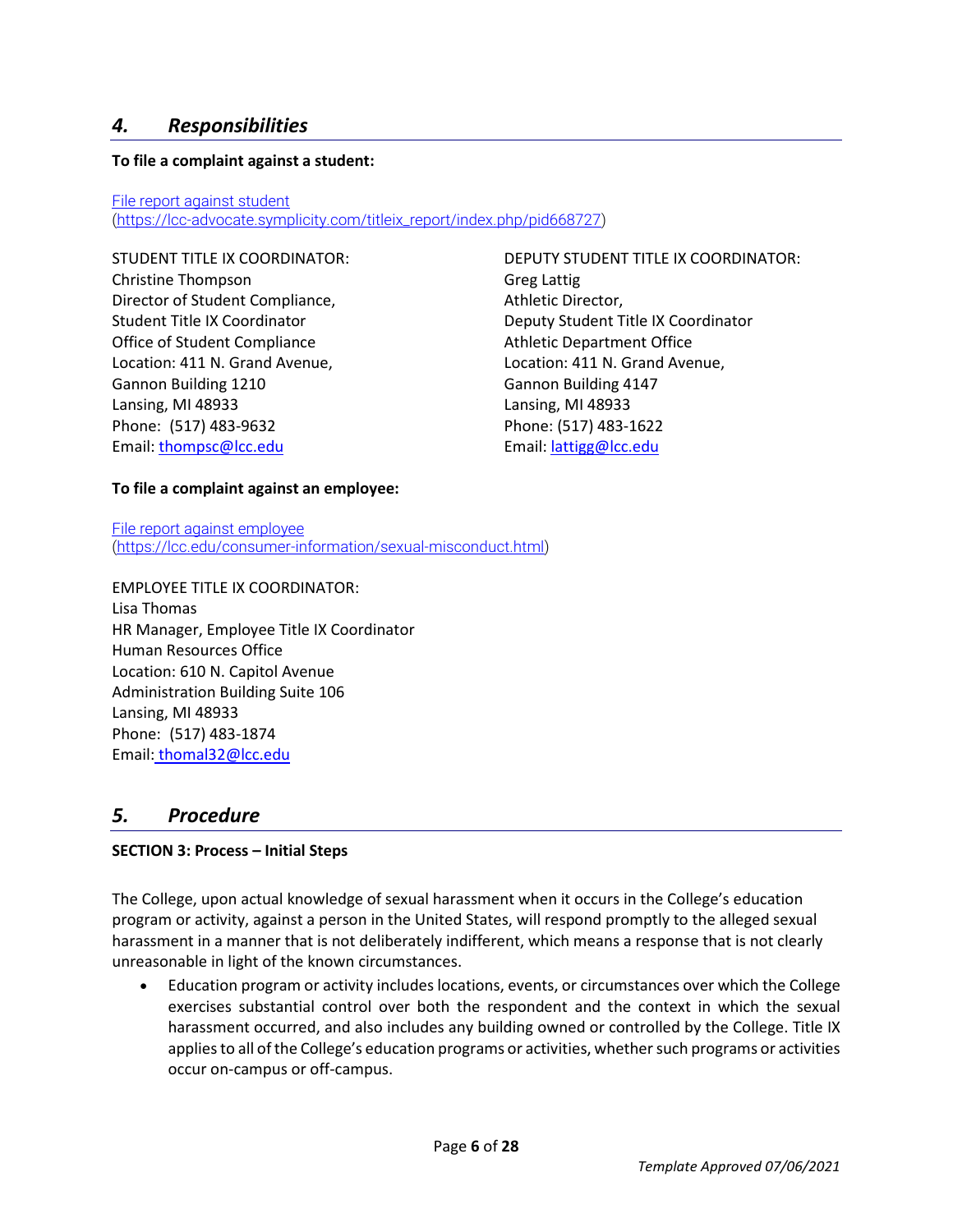The College will treat complainants and respondents equitably, and will follow the grievance process before the imposition of any disciplinary sanctions or other actions that are not supportive measures, against a respondent. The College may remove a respondent from the College's education program or activity on an emergency basis based on criteria outlined in the emergency removal provision while the complaint is being addressed. The respondent is presumed not responsible for the alleged conduct until a determination regarding responsibility is made at the conclusion of the grievance process.

Where a grievance process involves more than one complainant or more than one respondent, references in this process to the singular ''party,'' ''complainant,'' or ''respondent'' include the plural, as applicable.

### **3.1 Complaint Received**

Upon receipt of a complaint/report regarding alleged sexual harassment, the Title IX Coordinator will promptly contact the complainant confidentially and in writing to request an intake meeting. The intake meeting will be scheduled through the Student Compliance Liaison, and confirmed to the complainant in writing. The complainant may bring an Advisor of their choice (as outlined in 3.6) to the meeting.

#### **3.2 Emergency Removal**

The College may remove a respondent from the College's education program or activity on an emergency basis if it is determined that an immediate threat to the physical health or safety of the complainant, any student or other individual arising from the allegations of sexual harassment justifies removal prior to the conclusion of the grievance process (or even where no grievance process is pending). Under emergency removal, the College will complete an individualized safety and risk analysis prior to initiating the emergency removal, and will provide the respondent with written notice and an opportunity to challenge the decision immediately following the removal.

An emergency removal is not limited to instances where the complainant has reported an alleged sexual assault or rape, but could also be justified to address alleged severe, pervasive and objectively offensive verbal or online harassment. The identification of an immediate risk situation is not limited to the details of the alleged sexual harassment incident itself, but may also evaluate and respond to a respondent's related post-incident actions or behaviors if the respondent's actions pose an immediate and identified threat, but do not "arise from" allegations of "sexual harassment".

This provision may not be construed to modify any rights under the Individuals with Disabilities Education Act, Section 504 of the Rehabilitation Act of 1973, or the Americans with Disabilities Act.

The College will take the following steps when assessing an emergency removal:

Step 1 – Conduct a prompt individualized safety and risk analysis.

The College will promptly convene the Behavior Intervention Team (BIT) to complete an individualized safety and risk analysis on the respondent. The BIT Process will be followed in the completion of the assessment. The Title IX Coordinator is a member of the BIT and will serve as an AdHoc member during any safety and risk analysis to provide information regarding the allegation(s) and Title IX regulations to the team. The individualized safety and risk analysis cannot be based upon generalized, hypothetical or speculative beliefs or assumptions that a respondent could pose a risk to someone's physical health or safety.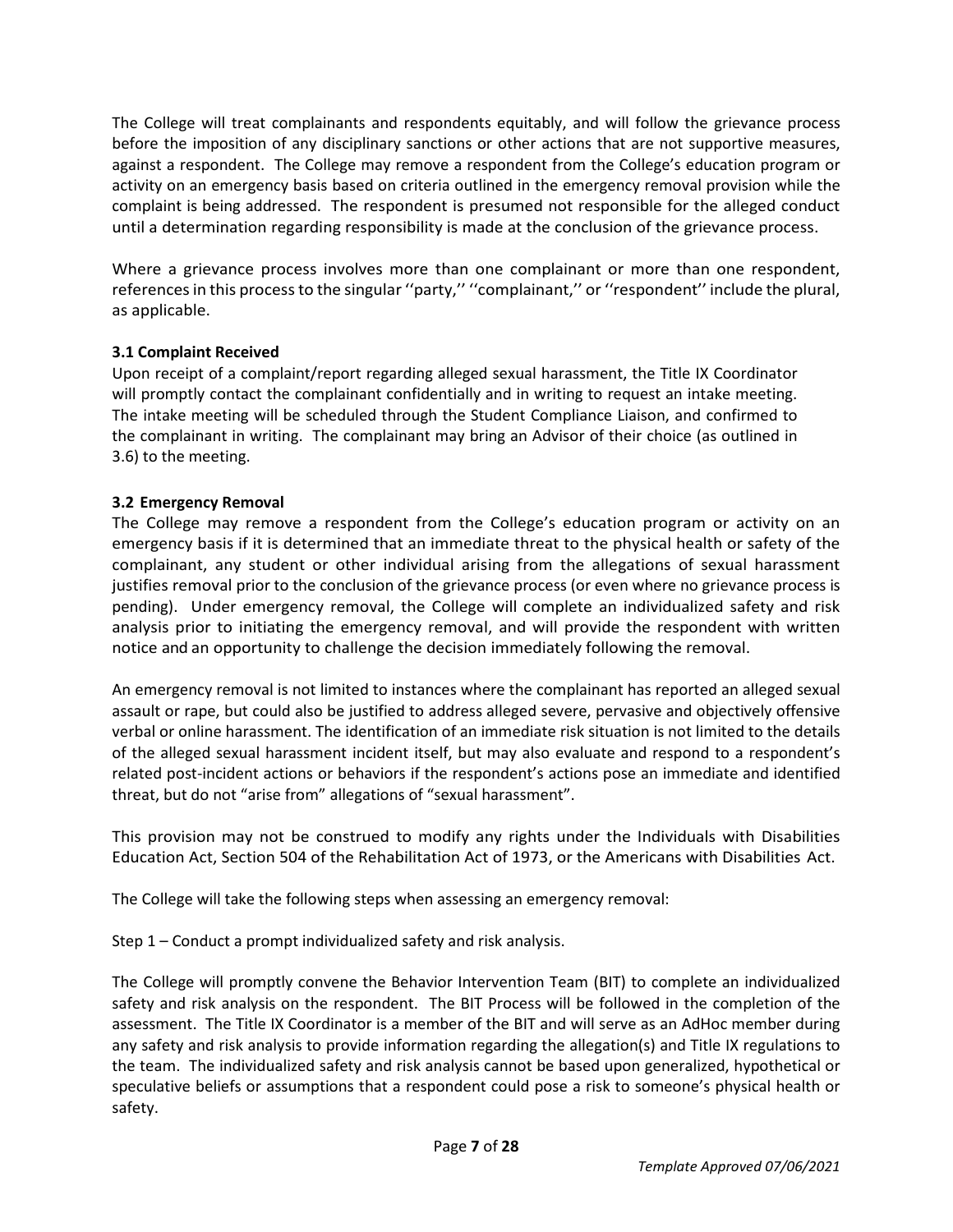Step 2 - Make the required findings.

The individualized safety and risk analysis must confirm that there is an "immediate threat" justifying and compelling an emergency removal. The BIT will consider the significance and weight that should be applied to a complainant's subjective fear of a threat versus an objective reasonable person standard. The analysis will assess the respondent's propensity, opportunity, and ability to effectuate a stated or potential threat. The immediate threat must be to the "physical health or safety" of one or more individuals, who may be the respondent, the complainant, or any other individual (such as a third-party witness).

Step 3 – Evaluate the applicability of disability laws to the removal decision.

A respondent may not be subject to an emergency removal without full and appropriate consideration of applicable disability laws. The Care Services Manager, Center for Student Access, serves on the BIT and will participate in the safety and risk analysis. The Care Services Manager will provide information on applicable disability law provisions, including the Individuals with Disabilities Education Act, Section 504 of the Rehabilitation Act, the Americans with Disabilities Act, and any relevant State laws. The requirements and interplay of disability laws and Title IX will be considered prior to the removal decision.

Step 4 – Consider the appropriateness of supportive measures in lieu of an emergency removal.

Before imposing an emergency removal, the College will ensure that its action does not equate to or effectuate an improper bypassing of the prohibitions against imposition of sanctions or other actions that are not supportive measures without first following the grievance process. The emergency removal analysis requires careful and cautious balancing of concurrent factors – the College's obligation to offer and provide prompt supportive measures to the complainant to ensure equal educational access; the adverse impacts of separating the respondent from educational opportunities and benefits; and the College's obligation to protect the health and safety of the College community.

Step 5 – Provide respondent with written notice and opportunity to challenge removal decision.

The respondent will receive written notice of the emergency removal detailing the identified threat of physical safety or harm that compelled the emergency removal decision. The notice will include an opportunity for the respondent to immediately challenge the removal decision. Challenges to the removal decision must be made in writing by submitting the Removal Decision Challenge form within two business days of the written notice of emergency removal. The Dean of Student Affairs (or their designee) will make a final determination on the challenge.

### **3.3 Complainant Intake Meeting**

The complainant will meet with the Title IX Coordinator to discuss the complaint, the grievance process, other remedies, and the process for filing a formal complaint. Supportive measures will also be discussed including the availability of supportive measures; the complainant's wishes with respect to supportive measures; and the availability of supportive measures with or without the filing of a formal complaint.

The Title IX Coordinator will gather initial information about the alleged incident, make an initial assessment regarding the complaint, and seek to determine how the complainant wishes to proceed, including whether the complainant wishes to file a formal complaint. If the allegations do not meet the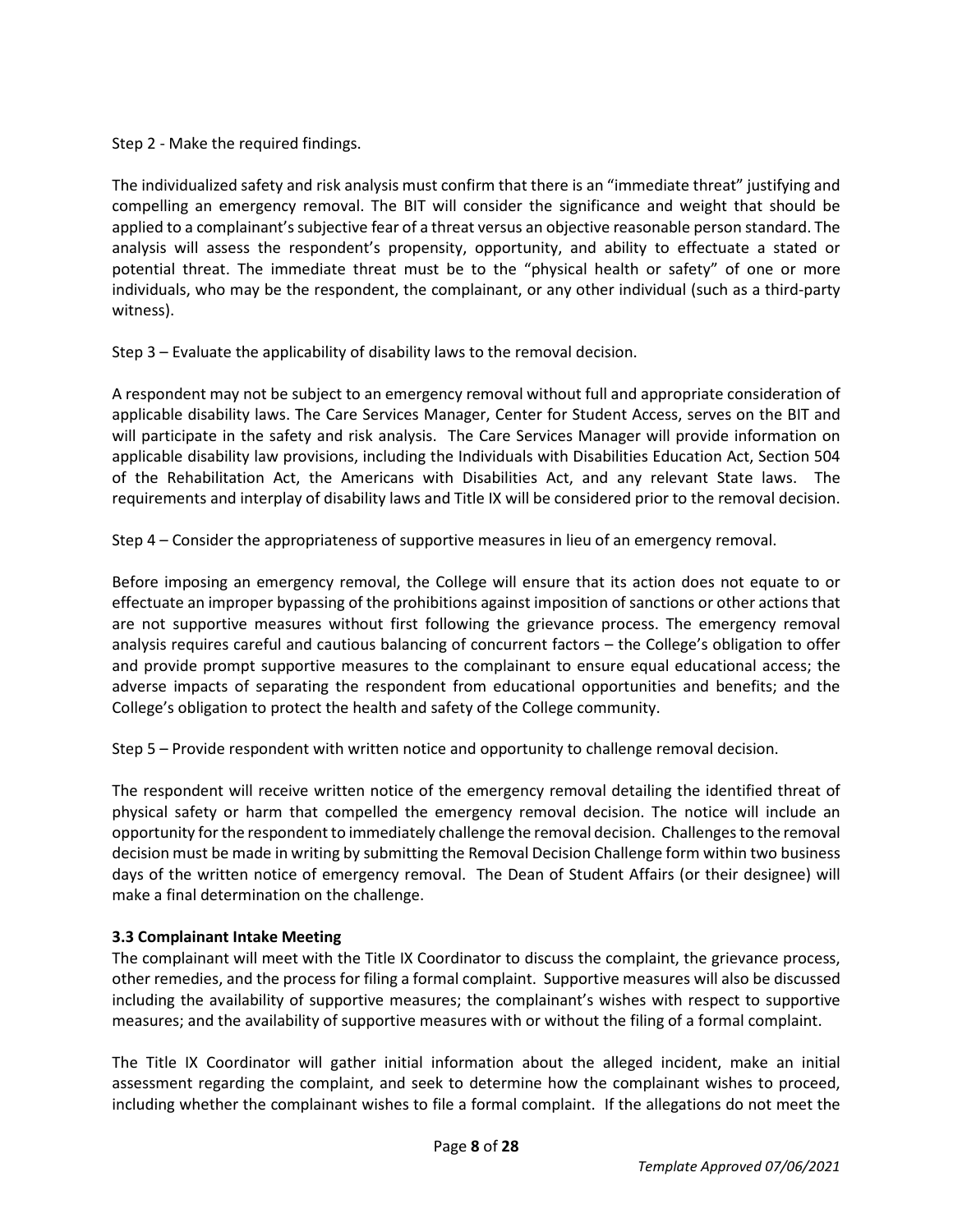definition of sexual harassment, or did not occur in the College's education program or activity against a person in the United States, the College will formally dismiss such allegations under Title IX and refer the complaint to the Student Code of Conduct process when applicable.

#### **3.4 Supportive Measures**

Supportive measures are non-disciplinary, non-punitive, and are individualized services offered as appropriate and reasonably available without fee or charge to the complainant or the respondent. Supportive measures are offered before or after the filing of a formal complaint or where no formal complaint has been filed. Such measures are designed to restore or preserve equal access to the College education program or activity without unreasonably burdening the other party. This includes measures designed to protect the safety of all parties or the College educational environment, or to deter sexual harassment.

Supportive measures may include counseling, extensions of deadlines or other course-related adjustments, modifications of work or class schedules, campus escort services, mutual restrictions on contact between the parties, changes in work locations, leaves of absence, increased security and monitoring of certain areas of the campus, and other similar measures. The College will maintain as confidential any supportive measures provided to the complainant or respondent, to the extent that maintaining such confidentiality would not impair the ability of the College to provide the supportive measures.

The Title IX Coordinator is responsible for coordinating the effective implementation of supportive measures. If a no contact order between the parties is offered as a supportive measure, the parties will be notified in writing. Violations of supportive measures, such as non-compliance with a no contact order, may lead to a violation of the Student Code of Conduct.

### **3.5 Formal Complaint**

A formal complaint is a document filed by a complainant or signed by the Title IX Coordinator alleging sexual harassment against a respondent and requesting that the College investigate the allegation of sexual harassment. At the time of filing a formal complaint, a complainant must be participating in or attempting to participate in the education program or activity of the College where the formal complaint is filed.

The College may consolidate formal complaints as to allegations of sexual harassment against more than one respondent, or by more than one complainant against one or more respondents, or by one party against the other party, where the allegations of sexual harassment arise out of the same facts or circumstances.

A complainant's wishes with respect to whether the College investigates should be respected unless the Title IX Coordinator determines that signing a formal complaint to initiate an investigation over the wishes of the complainant is not clearly unreasonable in light of the known circumstances. The College will investigate sexual harassment allegations in any formal complaint, signed by a complainant, or by a Title IX Coordinator.

A formal complaint may be filed with the Title IX Coordinator in person, by mail, by electronic mail, or through the electronic form.

A complainant can request a formal investigation and hearing process, or an informal resolution process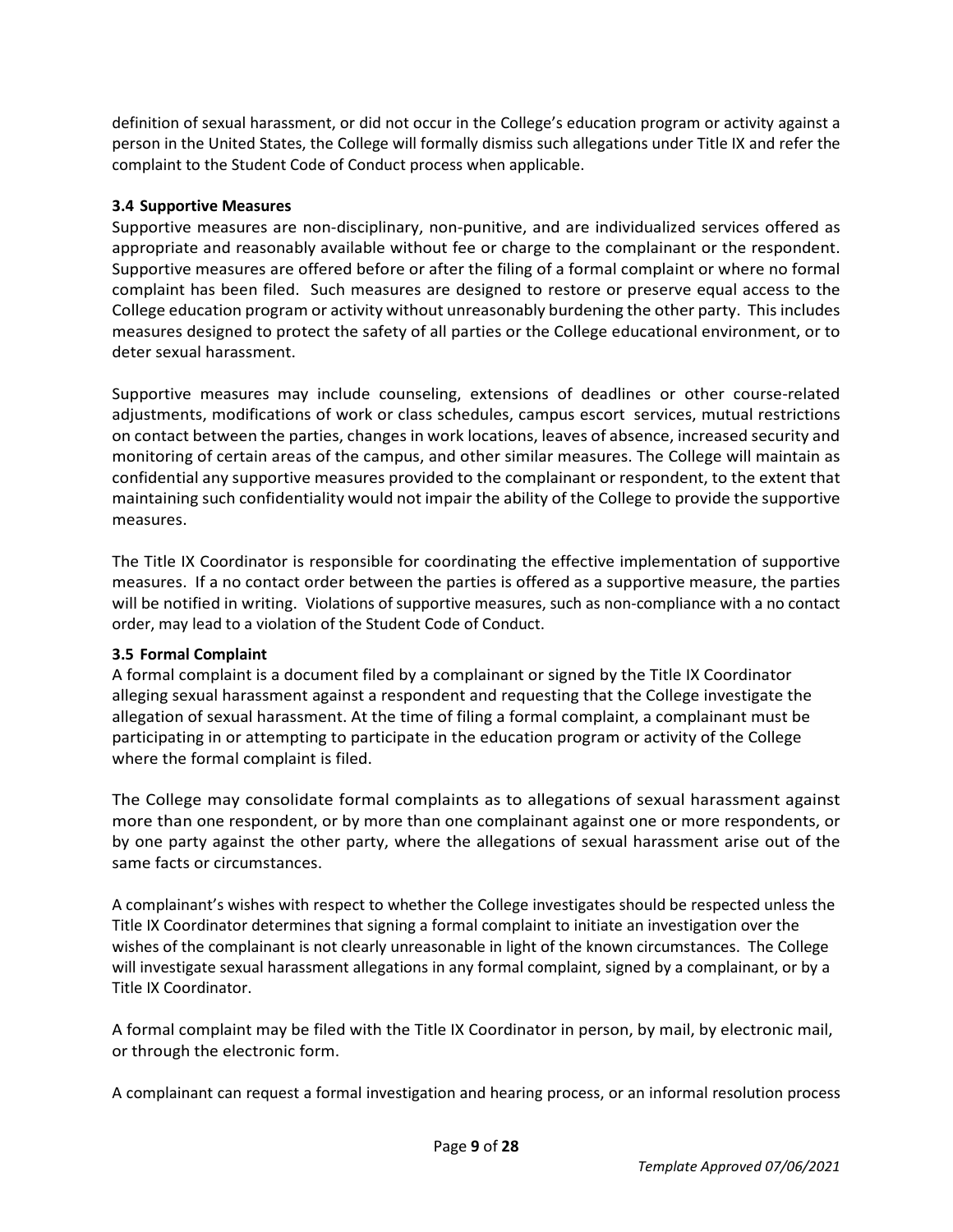when filing a formal complaint. Without a formal complaint, neither process may commence. The formal complaint must contain the complainant's physical or digital signature or otherwise indicate that the complainant is the person filing the formal complaint, unless the formal complaint is signed by the Title IX Coordinator as outlined above.

#### **3.6 Notice of Allegations**

Upon receipt of a formal complaint, the College will provide written notice to the parties (who are known). The notice will include the alleged sexual harassment, including sufficient details known at the time and with sufficient time to prepare a response before any initial meeting. Sufficient details include the identities of the parties (if known) involved in the alleged incident, the alleged conduct constituting sexual harassment, and the date and location (if known) of the alleged incident. If supportive measures have been implemented that will involve both parties, such as a no contact order, this will be included in the written notice.

The respondent is presumed not responsible for the alleged conduct until a determination regarding responsibility is made at the conclusion of the grievance process. The written notice will include this statement along with information that the parties may have an Advisor of their choice, who may be, but is not required to be, an attorney. An Advisor may accompany the complainant or respondent in meetings and interviews, but does not have an active speaking role. The written notice will include a link to the grievance process, and inform the parties that the Student Code of Conduct prohibits knowingly making false statements or knowingly submitting false information during the grievance process.

The written notice will include a request for the respondent to schedule an intake meeting with the Title IX Coordinator. The intake meeting will be scheduled through the Student Compliance Liaison, and confirmed to the respondent in writing. The respondent may bring an Advisor of their choice (as outlined above) to the meeting.

#### **3.7 Respondent Intake Meeting**

The respondent will first meet with the Title IX Coordinator to discuss the complaint, the grievance process, and the formal complaint process. Supportive measures will also be discussed including the availability of supportive measures; the respondent's wishes with respect to supportive measures; and review of supportive measures relative to both parties (if applicable).

#### **3.8 Dismissal of Formal Complaint**

#### Mandatory Dismissal

The College must investigate the allegations in a formal complaint, as outlined in Section 4. If the conduct alleged in the formal complaint does not constitute sexual harassment as defined under Title IX, even if proved, did not occur in the College's education program or activity, or did not occur against a person in the United States; then the College will dismiss the formal complaint with regard to this process under Title IX, and refer it to the Student Code of Conduct process as applicable.

#### Discretionary Dismissal

The College may dismiss a formal complaint or any allegations therein, if at any time during the investigation or hearing: A complainant notifies the Title IX Coordinator in writing that the complainant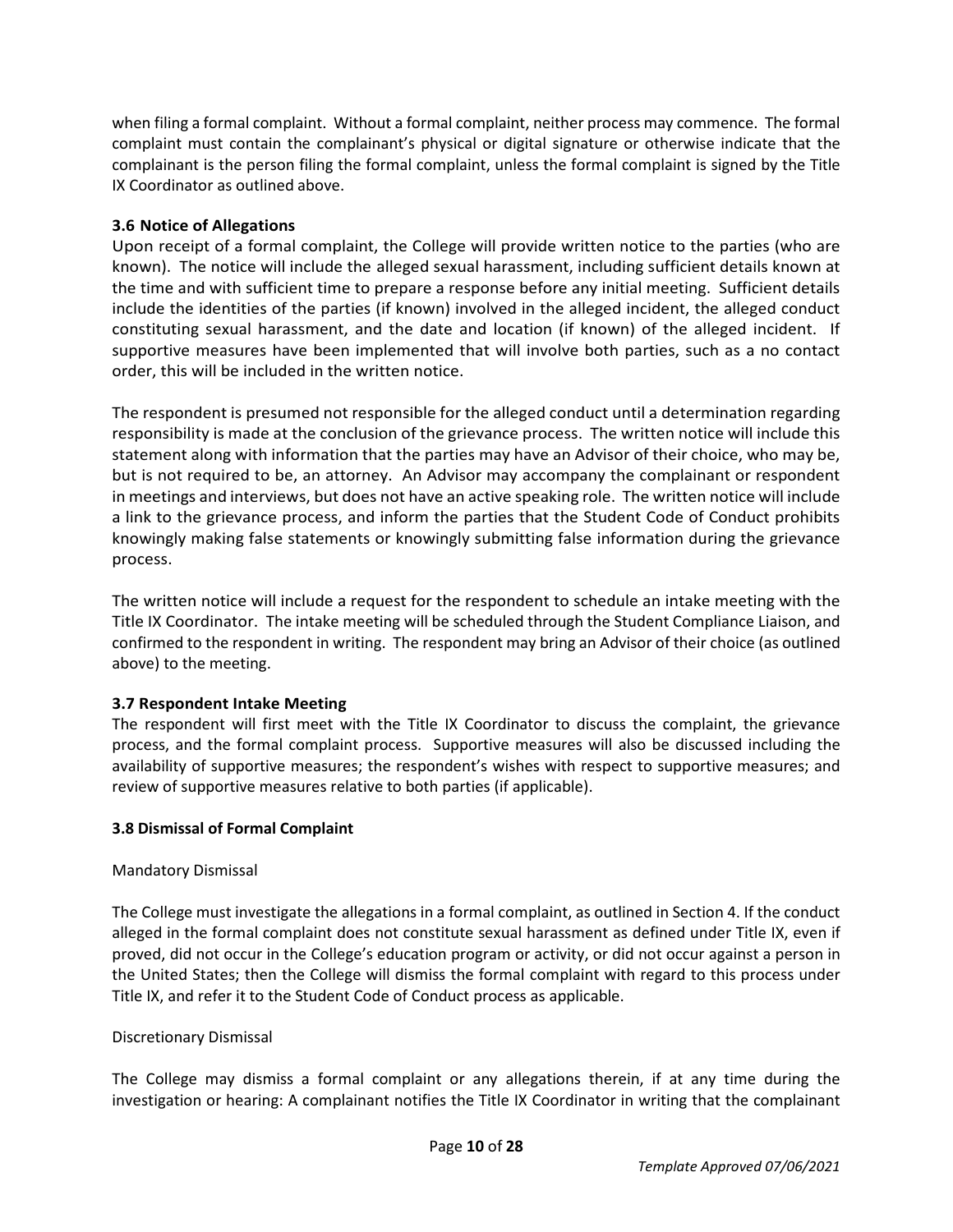would like to withdraw the formal complaint or any allegations therein; the respondent is no longer enrolled at the College; or specific circumstances prevent the College from gathering evidence sufficient to reach a determination as to the formal complaint or allegations therein.

The College will promptly send written notice of a dismissal and the reason(s) for the dismissal simultaneously to the parties.

#### **SECTION 4: Investigation**

When a formal complaint has been filed, the Title IX Coordinator will forward the formal complaint to the Title IX Investigator who will initiate an investigation. The Title IX Investigator is designated to conduct investigations of alleged sexual harassment and receives training on issues of relevance to create an investigative report that fairly summarizes relevant evidence. The Student Title IX Coordinator and the Deputy Student Title IX Coordinator are also trained investigators and may be part of an investigative team when necessary.

The investigation will be conducted in a reasonably prompt time frame, and complainants and respondents will be treated in an equitable manner. If, in the course of an investigation, the College decides to investigate allegations about the complainant or respondent that are not included in the initial notice of allegations to the parties, the College will provide notice of the additional allegations to the parties whose identities are known.

#### **4.1 Meeting Notice**

The College will provide parties whose participation is invited or expected, with written notice of the date, time, location, participants, and purpose of all investigative interviews, other meetings, and hearings with sufficient time for the party to prepare to participate. All meetings and interviews will be scheduled through the Student Compliance Liaison.

#### **4.2 Advisors**

Both parties may have others present during any meeting, interview, and grievance proceeding, including the opportunity to be accompanied by an Advisor of their choice, who may be, but is not required to be, an attorney. The Advisor does not have an active speaking role in meetings, interviews, and grievance proceedings, but is permitted to ask the other party and any witnesses all relevant questions and follow-up questions, including those challenging credibility during crossexamination at a live hearing. In addition, the Advisor may inspect and review evidence provided to the parties.

#### **4.3 Witnesses**

The College will provide an equal opportunity for the parties to provide witnesses, including fact and expert witnesses that may offer relevant evidence, no matter which side or whose version of events that evidence or witness supports, and other inculpatory and exculpatory evidence. In addition, the College may identify additional witnesses during and throughout the investigation relevant to the incident.

#### **4.4 Evidence**

When investigating a formal complaint and throughout the grievance process, the College will ensure that the burden of proof and the burden of gathering evidence sufficient to reach a determination regarding responsibility will rest on the College and not on the parties.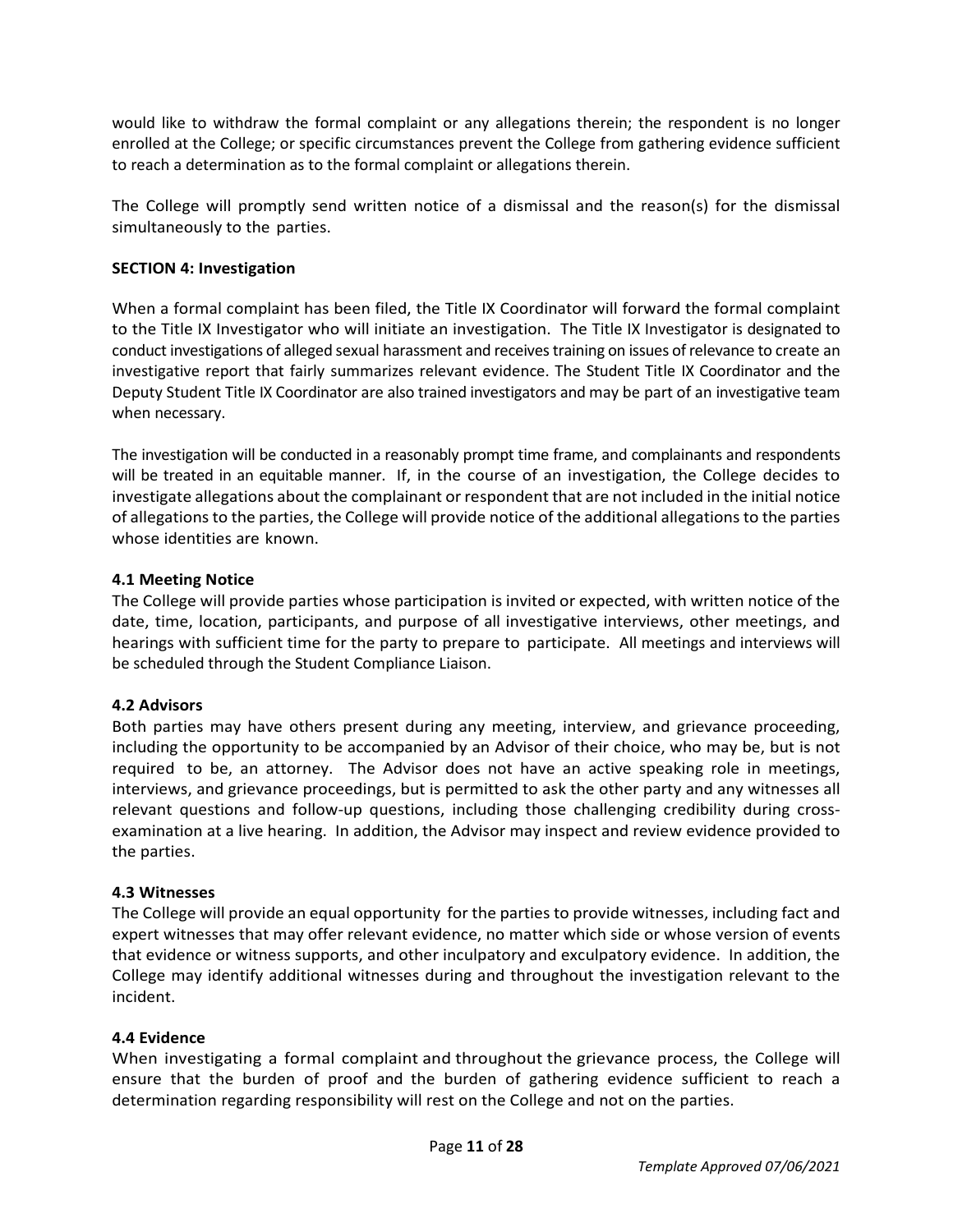#### **4.5 Medical Records**

The College will not access, consider, disclose, or otherwise use a party's records that are made or maintained by a physician, psychiatrist, psychologist, or other recognized professional or paraprofessional acting in their professional capacity, or assisting in that capacity, and which are made and maintained in connection with the provision of treatment to the party, unless the College obtains that party's voluntary, written consent.

#### **4.6 Sexual History of the Complainant**

Evidence about a complainant's sexual predisposition will not be included in the investigative report and evidence about a complainant's prior sexual behavior will only be included if it meets two limited exceptions - (1) unless such questions and evidence about the complainant's prior sexual behavior are offered to prove that someone other than the respondent committed the conduct alleged by the complainant, or (2) if the questions and evidence concern specific incidents of the complainant's prior sexual behavior with respect to the respondent and are offered to prove consent).

#### **4.7 Disclosure**

The College will not restrict the ability of either party to discuss the allegations under investigation or to gather and present relevant evidence.

#### **4.8 Inspection and Review of Evidence**

Prior to completion of the investigative report, the College will send each party and their advisor, if any, the relevant evidence directly related to the allegations raised in a formal complaint, including the evidence upon which the College does not intend to rely in reaching a determination regarding responsibility, and inculpatory and exculpatory evidence whether obtained from the parties or other source, so that each party can meaningfully respond to the evidence prior to conclusion of the investigation. The evidence will be sent in electronic or hard copy format for inspection and review, compliant with any reasonable request for disability accommodations under applicable law. The parties have 10 calendar days to submit a written response, which the investigator will consider prior to completion of the investigative report.

The College may impose upon the parties and their advisors restrictions or require non-disclosure agreements not to disseminate any of the evidence subject to inspection and review or use such evidence for any purpose unrelated to the grievance process. This includes an agreement by the parties not to photograph or otherwise copy the evidence, including "sensitive" material such as nude images.

On or before the end of the ten calendar day window in which parties submit their written responses to the evidence, the College will provide each party with the other party's responses. The parties have two calendar days to respond to each other's responses in writing, which the investigator will consider prior to completion of the investigative report.

#### **4.9 Investigative Report**

The Investigator will create an investigative report that fairly summarizes relevant evidence. The completed investigative report includes, among other things, summaries of interviews with the complainant and the responding student; and (where applicable) summaries of interviews of each witness, summaries of interviews with expert witnesses, photographs of the relevant site(s) and related logs, other photographic, electronic, and forensic evidence; and a detailed written summary of relevant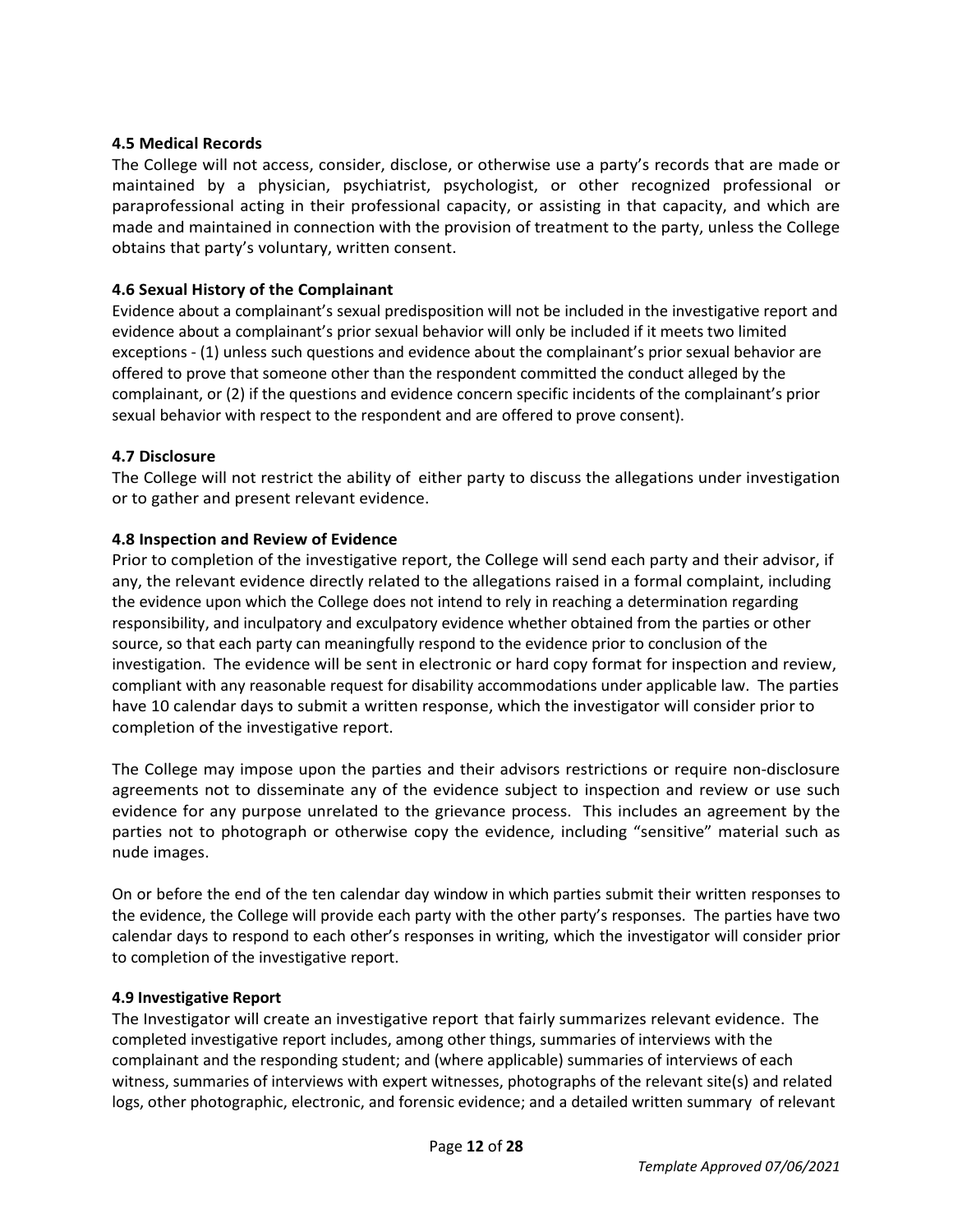evidence regarding the event(s) in question.

If the complaint involves multiple complainants, multiple respondents, or both, the College may issue a single investigative report.

Prior to issuing the investigative report to the parties and their advisors, if any, the investigative report will be provided to the Student Title IX Coordinator and College Legal Counsel for review. At least 10 calendar days prior to a hearing or determination regarding responsibility, the College will provide to both parties and their advisors, if any, the investigative report in electronic format or a hard copy compliant with any reasonable request for disability accommodations under applicable law, for their review and written response, which will be added to the final investigative report materials. The written responses must be submitted on or before the 10 calendar day review period.

### **SECTION 5: Hearing**

The grievance process provides for a live hearing, which is not a public hearing, once the final investigative report has been completed and the review period has concluded. The final investigative report, including all evidence that was subject to the party's inspection and review, and the final investigative report written responses from the parties, will be available at the hearing to give each party equal opportunity to refer to such evidence prior to and during the hearing, including for purposes of cross-examination.

#### **5.1 Decision Makers**

The hearing members include a Hearing Chairperson, who presides over the hearing, maintains hearing decorum, and is the decision-maker regarding relevancy of questions from the Hearing Panel and during cross-examination; and the Hearing Panel, who is the decision-maker(s) regarding responsibility of the respondent and issuance of sanctions if the respondent is found responsible for a violation.

The Hearing Chairperson and Hearing Panel are part of a standing group of appointed individuals approved by the Dean of Student Affairs (or their designee) who are trained regarding Title IX, the grievance process, the Student Code of Conduct, and the hearing process among other topics. The Hearing Panel includes one LCC administrator and two LCC faculty for each hearing from the trained decision-maker group. Decision-makers, are not the same person(s) as the Title IX Coordinator or the Investigator(s).

The hearing members are to keep all information confidential and are trained and instructed to not publicly or privately disclose the names of the parties and advisors involved; and to not discuss the merits of the complaint with anyone not involved in the proceedings, including with the parties themselves or with the parties' advisors or anyone acting on their behalf.

#### **5.2 Hearing Notice**

Once a Hearing Chairperson and Hearing Panel member has been named to a Panel, they will receive a Notice of Hearing, which includes the hearing location, date, and time; the names of the parties and their advisors; and a request for notification of a conflict of interest or potential bias, if any. If it is deemed a conflict of interest or potential bias exists between a Hearing Chairperson or Panel member and the parties, they will be replaced by another Hearing Chairperson or Panel member.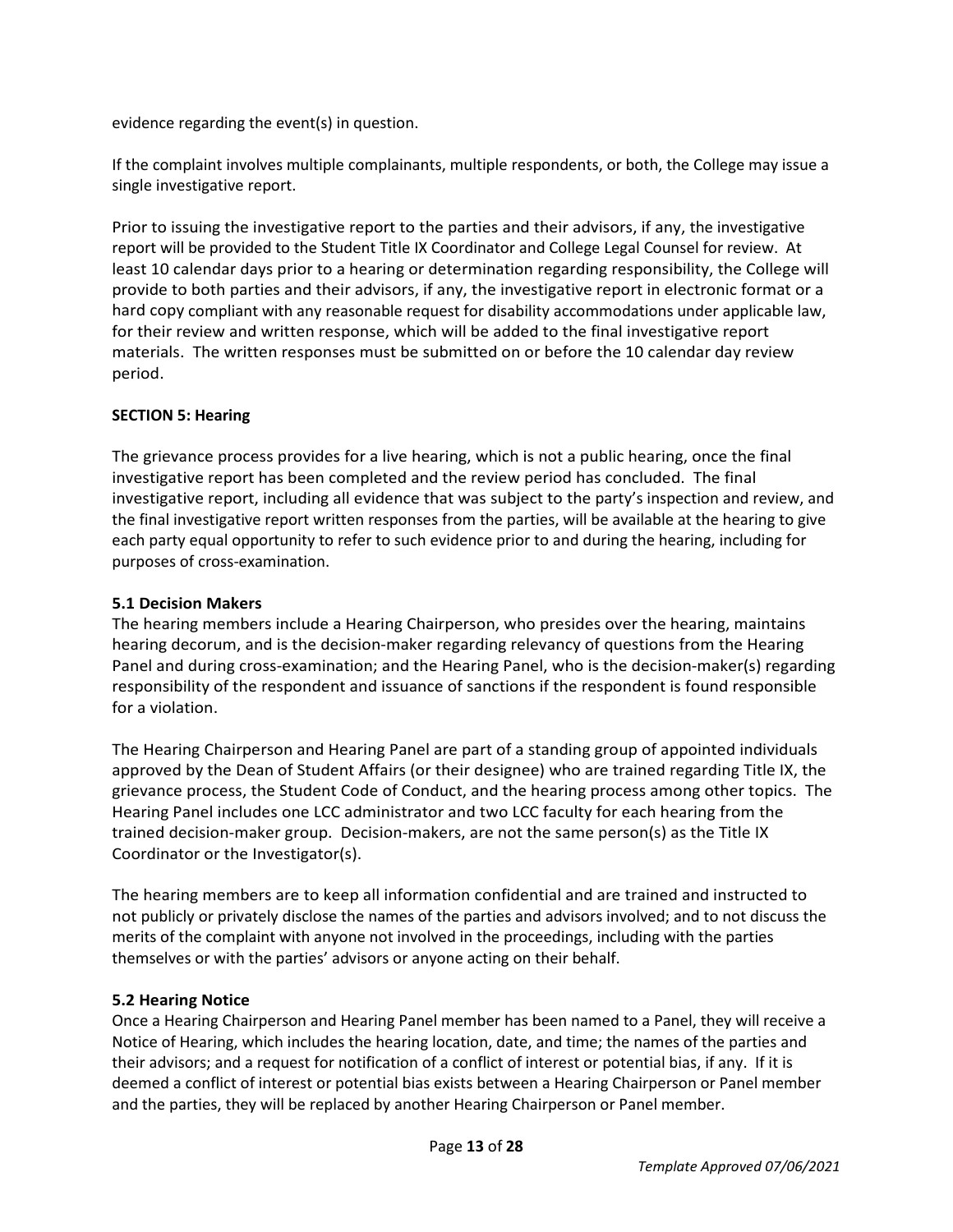Once the Hearing Chairperson and Hearing Panel members have been finalized, the parties and their advisors will receive a Notice of Hearing, which includes the hearing location, date, and time; the prehearing meeting location, date, and time; and the names of the Hearing Chairperson and Hearing Panel members.

If a party wishes to challenge the participation of a Hearing Panel member, they must notify the Chairperson prior to the pre-hearing meeting stating the specific reason(s) for the objection. If it is deemed by the Chairperson that the challenge has merit, the Panel member will be replaced by another member. The Chairperson reserves discretion to make changes in the Panel composition at any time. Both parties will have an additional opportunity to challenge the participation of any Panel member at the beginning of the hearing if new information is presented that indicates a conflict of interest or bias may be present.

#### **5.3 Pre-Hearing Meeting**

A pre-hearing meeting will be scheduled individually with both parties and their advisors prior to the hearing date. At the meeting, the Hearing Chairperson will review hearing procedures; discuss safety measures and accommodations; review technology to be used during the hearing; discuss hearing logistics; discuss character witnesses, review the cross-examination process, including a discussion on relevant questions; and answer any questions regarding the hearing process. The parties and their advisors may bring preliminary cross-examination questions for review of relevancy to the pre-hearing meeting.

#### **5.4 Pre-Hearing Review Period**

The final investigative report will be shared with the decision-makers prior to the hearing. In addition to confidentiality outlined in 5.1, the decision-makers are instructed not to discuss the investigative report with the Hearing Chairperson or other members of the Panel prior to the Hearing.

The final investigative report, including all evidence that was subject to the party's inspection and review, and the final investigative report written responses from the parties, will be available at the hearing to give the decision-makers opportunity to refer to the information prior to and during the hearing, including for purposes of asking questions of the parties and witnesses.

Hearing members and the parties and their advisors will be allotted time immediately prior to the start of the hearing, during the Pre-Hearing session, for final review of the hearing materials.

#### **5.5 Advisors**

Both parties may have an advisor of their choice, who may be, but is not required to be, an attorney present at the hearing in addition to a support person. If a party does not have an advisor present at the hearing, the College will provide without fee or charge to that party, an advisor of the College's choice to conduct cross- examination on behalf of that party. The support person does not have a speaking role at the hearing. The advisor does not have an active speaking role in the hearing except during cross examination, at which time they are permitted to ask the other party and any witnesses all relevant questions and follow-up questions, including those challenging credibility. In addition, the advisor may inspect and review evidence provided to the parties.

In the event that a party does not appear at the hearing, the advisor for that party will appear on behalf of the non-appearing party. In the event that a party and/or the party's advisor does not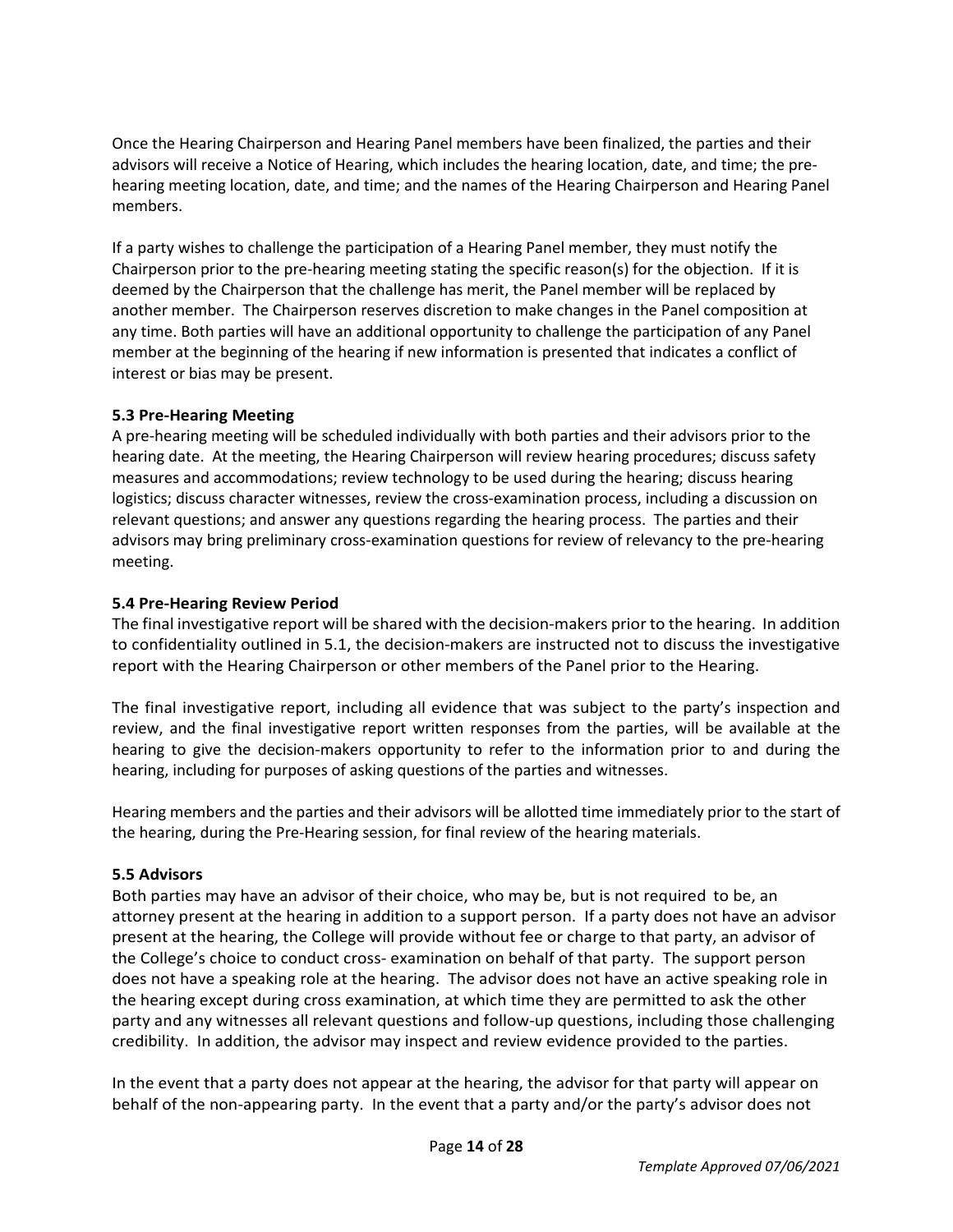appear at the hearing, the College will provide an advisor of the College's choice to appear on behalf of the non-appearing party or non-appearing advisor. If extenuating circumstances exist on why a party and/or advisor fail to appear at the hearing and a back-up advisor of the College's choice is not available, the hearing may be adjourned.

#### **5.6 Witnesses**

Witnesses who have been identified during the investigation will be called to participate and provide information at the live hearing. The Hearing Panel and each party's advisor has the opportunity to ask the other party and any witnesses all relevant questions and follow-up questions, including those challenging credibility.

If a respondent is found responsible for a violation(s), the respondent may offer a character witness(es) to provide information to the Hearing Panel prior to the determination of sanctions. Identification of a character witness(es) must be made in advance of the hearing either at the prehearing meeting or a deadline set by the Chairperson. Respondents are responsible for the attendance of any character witnesses at the hearing.

#### **5.7 Cross Examination**

At the live hearing, each party's advisor has the opportunity to ask the other party and any witnesses all relevant questions and follow-up questions, including those challenging credibility. Cross- examination at the live hearing will be conducted directly, orally, and in real time by the party's advisor of choice. Only relevant cross- examination and other questions may be asked of a party or witness. Before a complainant, respondent, or witness answers a cross-examination or other question, the hearing chairperson will first determine whether the question is relevant, and explain any decision to exclude a question as not relevant.

### **5.8 Questions Regarding Sexual History of Complainant**

Questions and evidence about the complainant's sexual predisposition or prior sexual behavior are not relevant, unless such questions and evidence about the complainant's prior sexual behavior are offered to prove that someone other than the respondent committed the conduct alleged by the complainant, or if the questions and evidence concern specific incidents of the complainant's prior sexual behavior with respect to the respondent and are offered to prove consent.

#### **5.9 Hearing Proceeding**

The live hearings are conducted in person through the use of technology allowing parties to be located in separate rooms with the technology enabling the Hearing Chairperson, Hearing Panel and parties to simultaneously see, hear and participate in the hearing proceedings as well as the participation of witnesses and other parties relevant to the hearing proceeding. An audio recording of the hearing will be maintained and made available to the parties for inspection and review upon request.

Both parties will have an opportunity to make opening statements to the Hearing Panel. Hearing Panel members are permitted to ask relevant questions and follow-up questions of the parties and any witnesses, including those regarding credibility. Only relevant questions may be asked of a party or witness. Before a complainant, respondent, or witness answers a question, the Hearing Chairperson will first determine whether the question is relevant, and explain any decision to exclude a question as not relevant.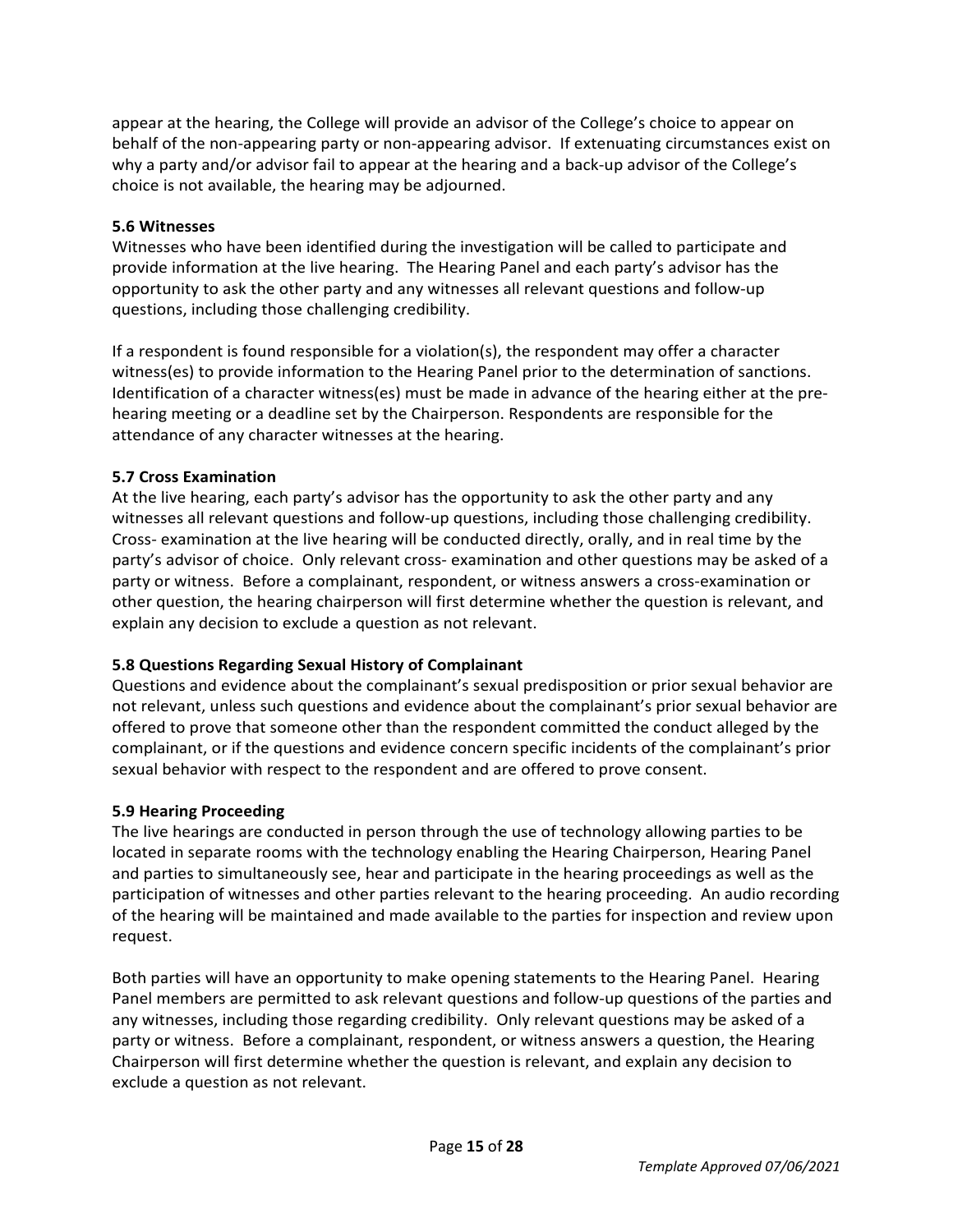Each party's advisor has the opportunity to ask the other party and any witnesses all relevant questions and follow-up questions, including those challenging credibility. Cross- examination at the live hearing will be conducted directly, orally, and in real time by the party's advisor of choice as indicated in Section 5.7 above.

After all parties and witnesses have been questioned, each party may make a closing statement and request a short recess to prepare it. If the Hearing Panel determines that unresolved issues exist, they have an opportunity to ask any final questions prior to the determination regarding responsibility.

## **5.10 Standard of Proof**

The preponderance of the evidence (more likely than not) standard will be used in reaching a determination regarding responsibility by a majority decision of the Hearing Panel members.

### **5.11 Determination Regarding Responsibility**

In making their determination, the Hearing Panel members will carefully review and consider all of the information presented and follow the procedures stated in this process. The decision-maker(s), will issue a written determination regarding responsibility simultaneously to the parties. The determination regarding responsibility becomes final either on the date that the College provides the parties with the written determination of the result of an appeal (if an appeal is filed) or if an appeal is not filed, the date on which an appeal would no longer be considered timely.

The written determination will include:

- Identification ofthe allegations potentially constituting sexual harassment
- A description of the procedural steps taken from receipt of the formal complaint through the determination, including notifications to the parties, interviews with parties and witnesses, site visits (if applicable), methods used to gather other evidence, and the hearing.
- Findings of fact supporting the determination
- Conclusions regarding the application of the Student Code of Conduct to the facts
- A statement of, and rationale for, the result to each allegation, including a determination regarding responsibility, any disciplinary sanctions imposed on the respondent, and whether remedies designed to restore or preserve equal access to the College's education program or activity will be provided to the complainant.
- Procedures, including permissible bases, for the complainant and respondent to file an appeal

The Title IX Coordinator is responsible for effective implementation of any remedies.

### **5.12 Election of Informal Process**

At any time prior to reaching a determination regarding responsibility under the formal hearing process, the College may facilitate an Informal Resolution, including when a responding student wishes to accept responsibility for some or all of the alleged violations, and the complainant agrees. The College will obtain the parties' voluntary, written consent to the Informal Resolution prior to proceeding with the informal process.

### **SECTION 6: Informal Resolution**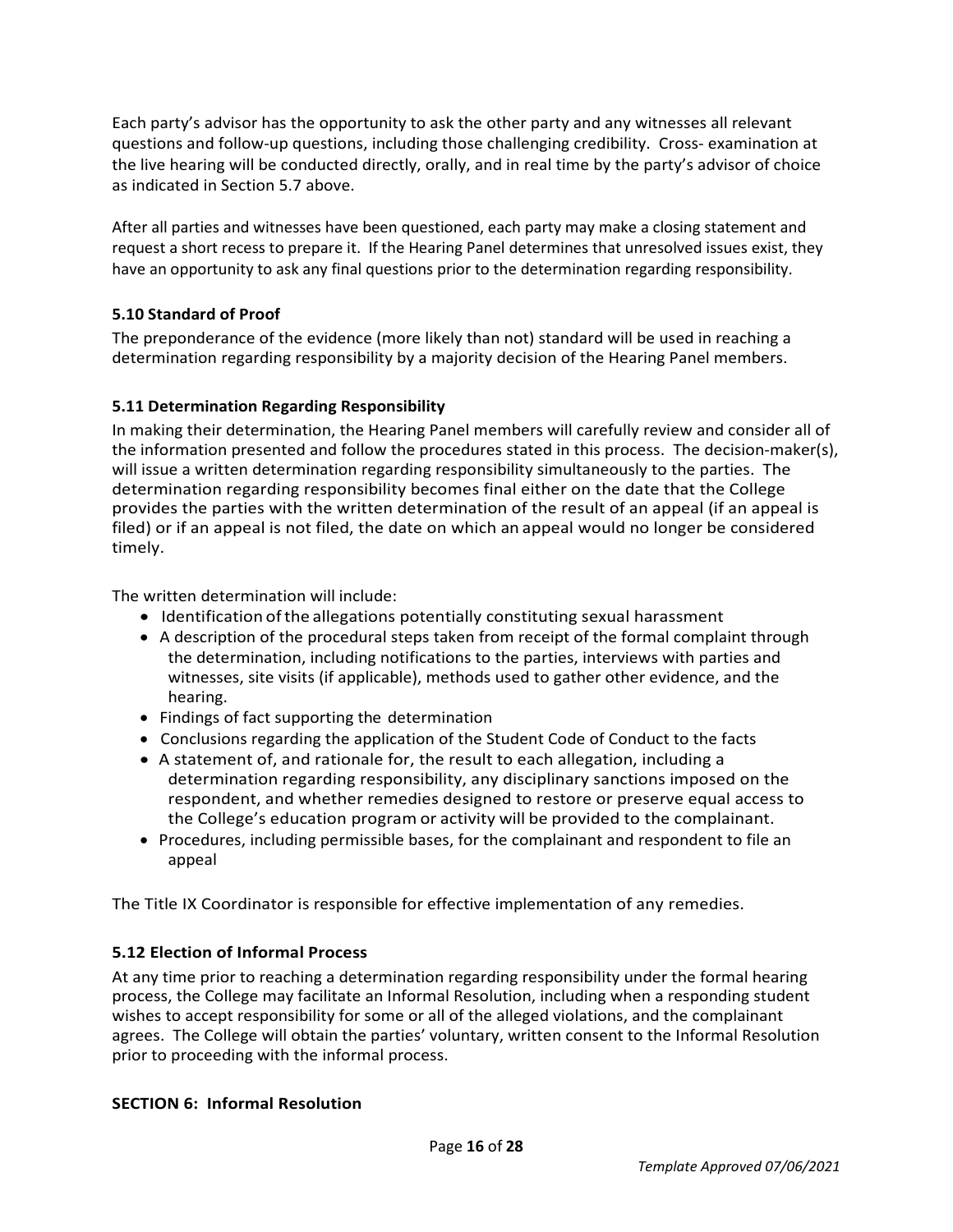A complainant who wishes to file a Formal Complaint with the Student Title IX Coordinator may request an Informal Resolution. Although less formal than a formal investigation and hearing process, Informal Resolution may be an appropriate resolution process and is not mediation. The College will not require the parties to participate in an Informal Resolution and will not offer an Informal Resolution unless a Formal Complaint is filed. The College will not require as a condition of enrollment or continuing enrollment, or employment or continuing employment, or enjoyment of any other right, a waiver of the right to an investigation and hearing of a Formal Complaint of sexual harassment. The College may also determine when an Informal Resolution may be appropriate.

The College will obtain the parties' voluntary, written consent to the Informal Resolution, and will provide the parties written notice disclosing the allegations and the requirements of the Informal Resolution process, including the circumstances under which it precludes the parties from resuming a Formal Complaint arising from the same allegations. Either party can withdraw from any Informal Resolution offered by the College at any time prior to agreeing to the resolution (which may include expulsion of the respondent) and commence or resume the Formal Grievance Process with respect to the Formal Complaint, and any consequences resulting from participating in the Informal Resolution, including the records that will be maintained or could be shared. The College may impose disciplinary sanctions against a respondent as part of an Informal Resolution, and both parties must agree to the resolution. If expulsion is the sanction proposed as part of an Informal Resolution, that result can only occur if both parties agree to the resolution. If a respondent, for example, does not believe that expulsion is appropriate then the respondent can withdraw from the Information Resolution process and resume the formal grievance process.

## **6.1 Purpose of Informal Resolution**

Both parties must attend the Informal Resolution proceeding, and both parties must fully participate in a respectable manner and with a sense of decorum. Informal Resolution provides an opportunity for the complainant and the responding student, in the presence of, and facilitated by, a presiding officer, to communicate their feelings and perceptions regarding the incident, the impact of the incident, and their wishes and expectations going forward.

### **6.2 Advisors**

The complainant and the responding student each may bring an advisor to the Informal Resolution. Advisors do not have an active speaking role at the Informal Resolution.

## **6.3 Presiding Officer**

A Panel Chair or a designee of the Chair will facilitate the Informal Resolution, and may elect to be assisted by another member of the Panel or a designee of the Panel.

## **6.4 Responding Student Acknowledges Responsibility**

If during the course of the Informal Resolution the responding student elects to acknowledge their actions and take responsibility for the alleged sexual harassment, the Presiding Officer will ask for input of the parties on the determination of sanction(s) and will take a break to determine proposed sanction(s). The Presiding Officer will then present the proposed sanction(s) to the parties. The parties must agree on the sanction(s). If the parties disagree, further deliberation will take place until the parties are in agreement. Once agreement on sanctions has been reached, the Informal Resolution will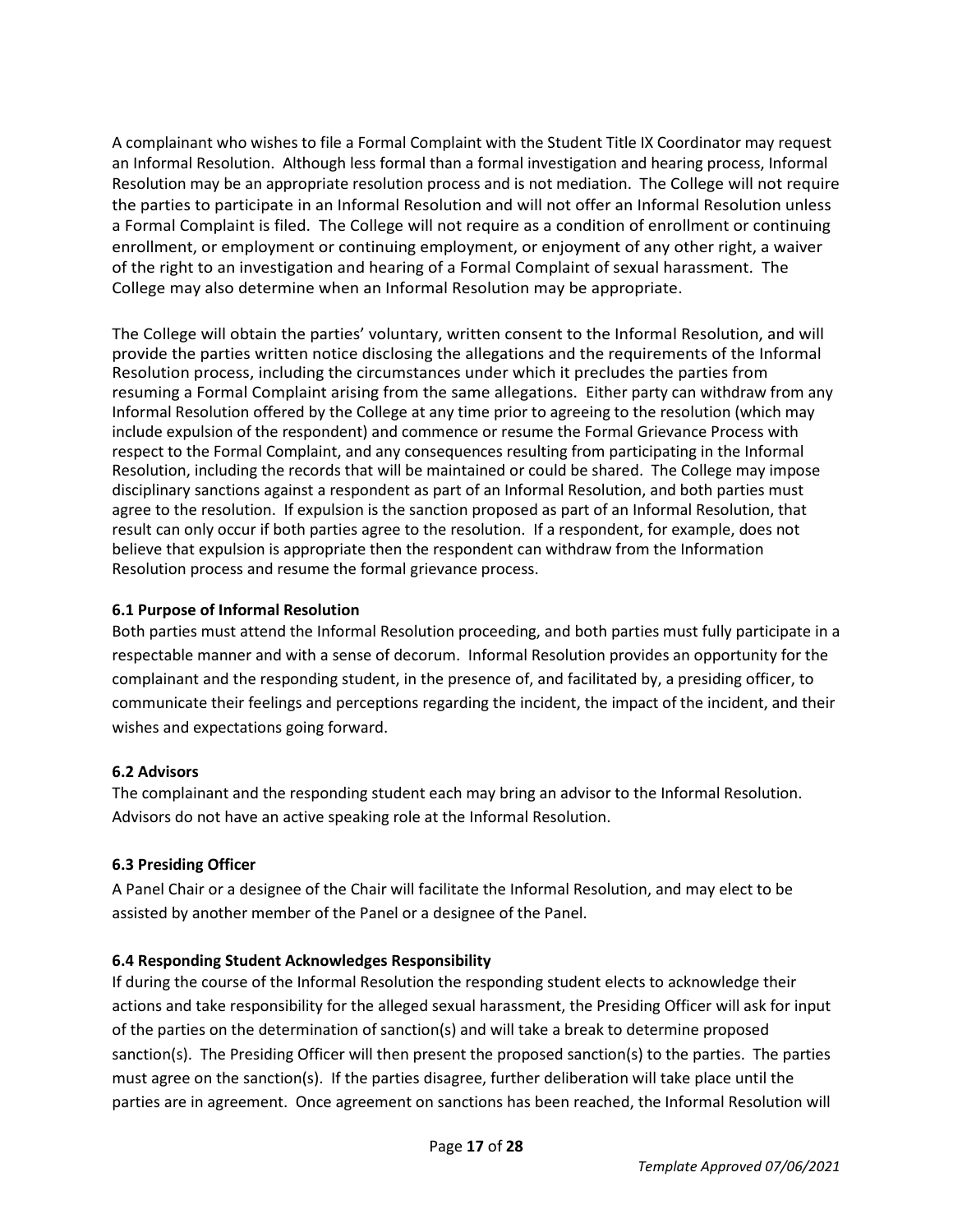be concluded, and the complaint will be resolved without any further rights of appeal by either party. In the event an agreement cannot be reached regarding sanction(s), either party can withdraw from the Informal Resolution and commence or resume instead the Formal Grievance Process with respect to the Formal Complaint.

## **6.5 Responding Student Contests Responsibility**

If the responding student contests the complaint of alleged sexual harassment, and the complainant agrees, the Informal Resolution will be concluded, and the complaint will be resolved without any further rights of appeal by either party. If the complainant disagrees, either party can withdraw from the Informal Resolution and commence or resume the Formal Grievance Process with respect to the Formal Complaint.

During the contesting of responsibility, either party or the Presiding Officer may introduce a discussion regarding educational topics related to the incident.

## **6.6 Supportive Measures**

Supportive Measures may be offered or continued, if already established, at the conclusion of the Informal Resolution, including the Presiding Officer imposing a no contact order agreed upon by the parties or based on information derived from the Informal Resolution proceedings, taken together with any other relevant information known to the College at the time of the Informal Resolution.

## **6.7 Election of Formal Process**

The College or the parties may, at any time prior to the conclusion of the Informal Resolution, elect to end such proceedings and initiate the formal grievance process. In such cases, statements or disclosures made by the parties in the course of the Informal Resolution may be considered in the subsequent formal grievance process.

### **6.8 Privacy of Informal Resolution**

In order to promote honest and direct communication, information disclosed during Informal Resolution must remain private while the Informal Resolution is pending, except where disclosure may be required by law or authorized in connection with duties on behalf of the College.

## **SECTION 7: Sanctions**

The Hearing Panel or the Presiding Officer in an Informal Resolution is required to consider the sanctions listed below for any student found responsible for sexual harassment and misconduct that they find to be fair and proportionate to the violation. In determining an appropriate sanction, the Panel or the Presiding Officer may consider any record of past violations of the Student Code of Conduct as well as the nature and severity of such past violation(s). The Panel or the Presiding Officer will also consider, as part of its deliberations, whether the sanction will (a) bring an end to the violation in question, (b) reasonably prevent a recurrence of a similar violation, and (c) remedy the effects of the violation on the complainant and the College community. The sanction decision will be made by the Panel by majority vote in the formal process or with agreement by both parties in an Informal Resolution. Any sanction imposed will include a justification in the written determination of the Panel or the Informal Resolution.

The College will impose discipline that is consistent with the impact of the offense on the College community. Progressive discipline principles will be followed in that the student's prior discipline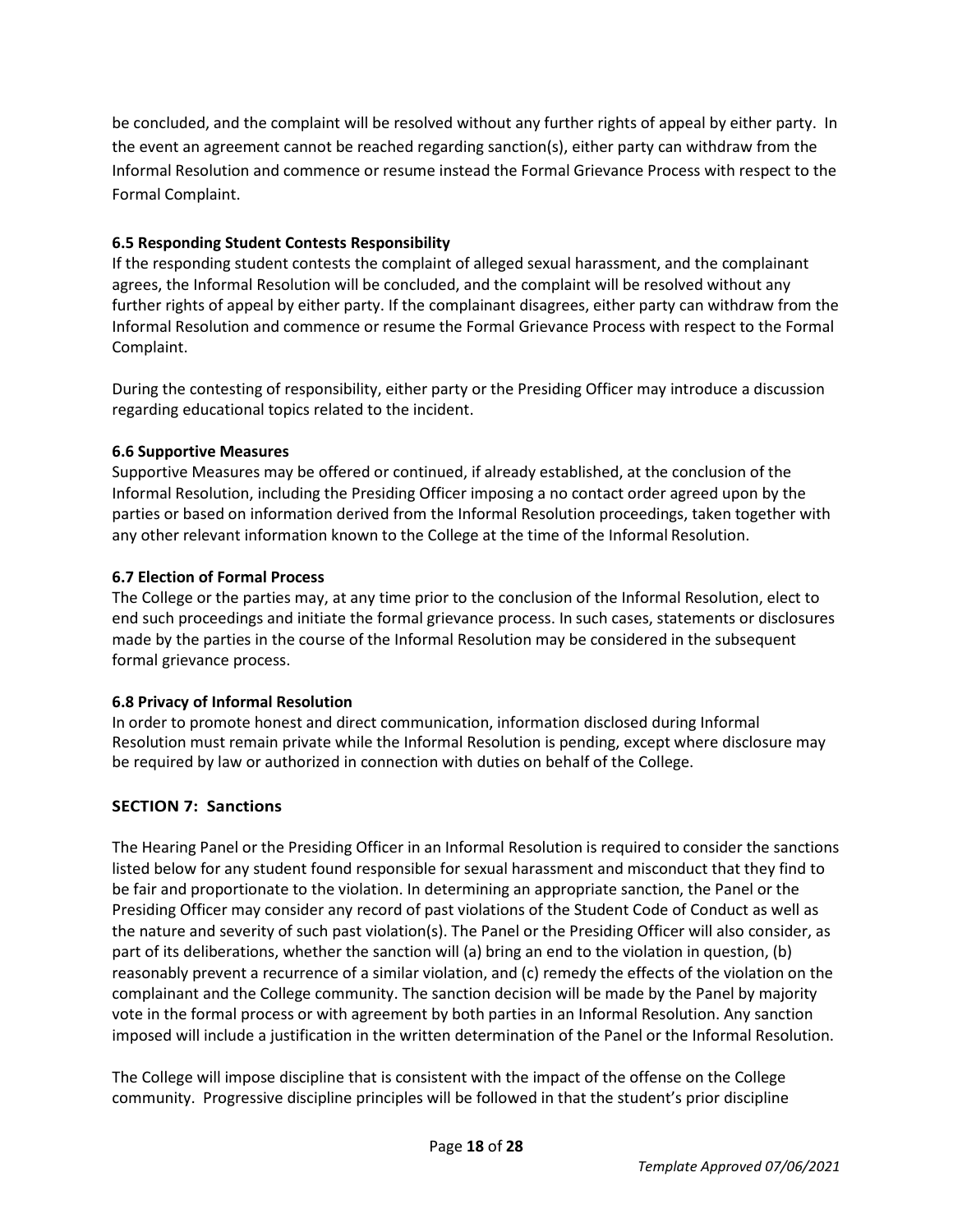history at the College will be taken into account. Disciplinary action taken against a student may include, but is not limited to, one or more of the following:

a. Written Warning – A notice in writing to the student that the student is violating or has violated institutional regulations and a copy of the warning letter is placed in the student's disciplinary file.

b. Probation – A written reprimand for violation of specified regulations. Probation is for a designated period of time and includes the probability of more severe disciplinary sanctions if the student is found to violate any institutional regulation(s) during the probationary period.

c. Loss of Privileges – Denial of specified privileges for a designated period of time, such as being prohibited from utilizing an area of the campus.

d. Discretionary Sanctions – Educational assignments, essays, or other related discretionary assignments.

*Discretionary assignments for sexual harassment offenses can include meeting with an LCC Counselor to discuss sexual harassment and/or completion of education programs.*

e. College no contact orders – Between the responding student and the complainant or witnesses (when appropriate).

f. College Suspension – Separation of the student from the College for a definite period of time (usually a year or less) after which the student is eligible to return. Conditions for readmission may be specified. Suspensions may be effective immediately or deferred.

*When students are issued a suspension, re-entry to the College is determined at the return from suspension meeting with Student Compliance. Additional assignments may be required at this meeting to support the success of the student during their re-entry throughout the first year of return.* 

g. College Dismissal – Separation of the student from the College for a year or more. The student may be eligible for return. Conditions for readmission may be specified. Dismissals will be effective immediately.

*When students are issued a dismissal, re-entry to the College is determined at the return from dismissal meeting with Student Compliance. Additional assignments may be required at this meeting to support the success of the student during their re-entry throughout the first year of return.* 

h. College Expulsion – Separation of the student from the College permanently. Expulsions will be effective immediately.

i. Revocation of Admission and/or Degree – Admission to or a degree awarded from the College may be revoked for fraud, misrepresentation, or other violation of College standards in obtaining the degree, or for other serious violations committed by a student prior to graduation.

The decision of the Panel in the formal process, including the sanction(s), if applicable, will be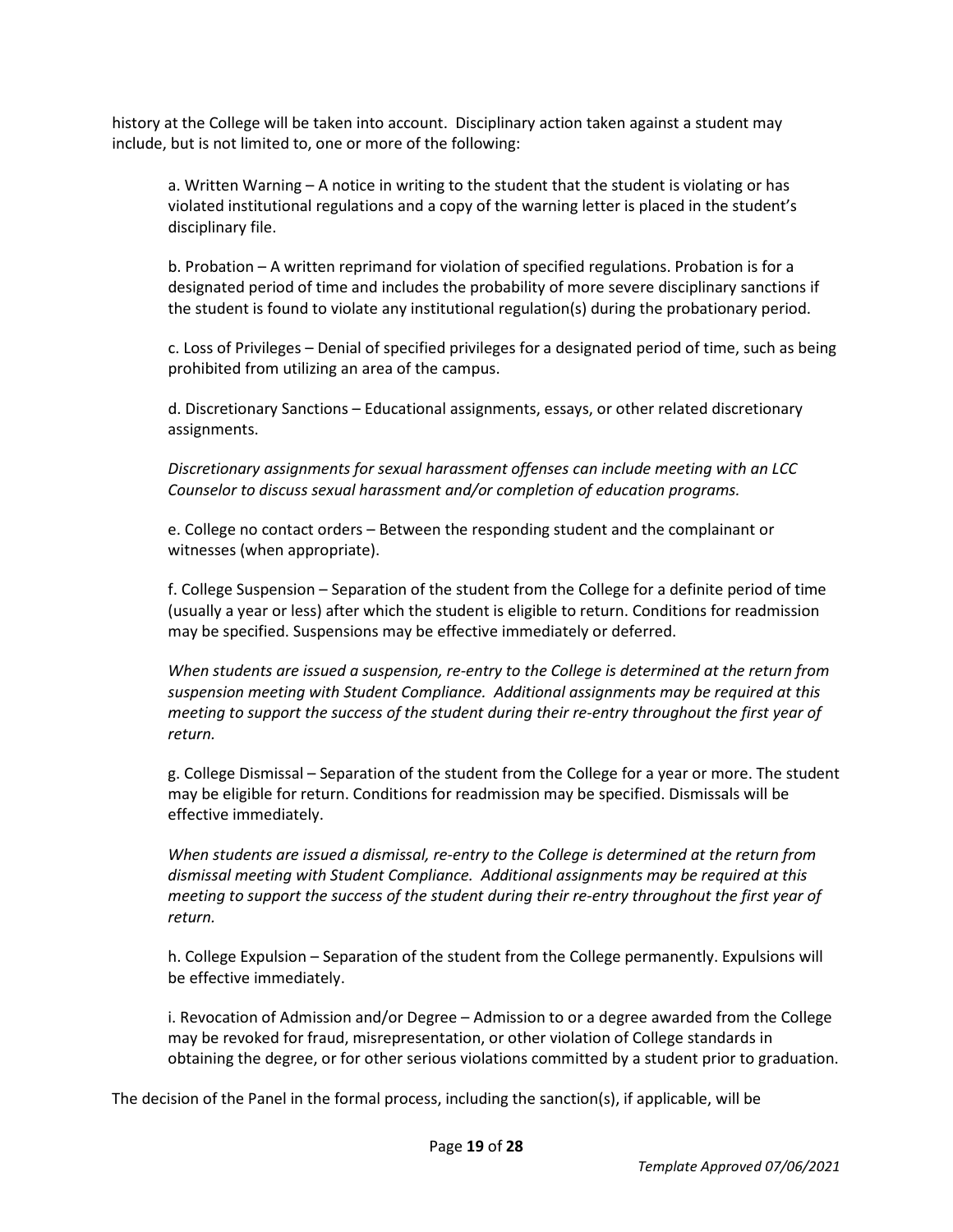announced to both parties, concurrently, by the Chair at the conclusion of the hearing. In addition, the Chair will provide a copy of the Panel's decision to both parties, concurrently, and to the Student Title IX Coordinator, within five calendar days following the conclusion of the hearing (or longer if the Chair determines there is good cause).

Sanctions imposed by the Panel become effective immediately until the resolution of any timely appeal of the Panel's decision. The Provost (or their designee) may suspend the determination pending exhaustion of any appeals by the responding student pursuant to the Appeals Section, may allow the responding student to attend classes or to engage in other activity on a supervised or monitored basis, or may make such other modifications to the determination as may be advisable in the sole discretion of the Provost (or their designee). The Provost's (or their designee) decision may not be appealed.

## **SECTION 8: Appeals**

Either party may appeal the College's Dismissal of a Formal Complaint or the Hearing Panel's decision by notifying the Office of Student Compliance (for College Dismissal of a Formal Complaint) or Hearing Chairperson of the Panel (for Hearing Panel decision) in writing within ten (10) working days of the date of the College's decision for Dismissal of a Formal Complaint or the Hearing Panel's decision. Such appeals shall be in writing by completing the appeal form, including any additional information, and submitting it to the Office of Student Compliance. Both parties will be notified in writing upon receipt of an appeal, and will be given five (5) working days to submit a written statement in support of, or challenging, the College Dismissal of a Formal Complaint or the Hearing Panel's decision.

The Provost (or their designee) shall have the sole authority to determine whether or not an appeal warrants further review. An appeal that has been accepted for review shall be limited to review of the information submitted in the appeal. In addition for appeals regarding College Dismissal of a Formal Complaint, the review shall be limited to the documents and supporting documents regarding the Formal Complaint resulting in Dismissal. For appeals regarding the Hearing Panel's decision, the review shall be limited to the verbatim record of the Panel Hearing and supporting documents. Appeals for College Dismissal of a Formal Complaint or the Hearing Panel's decision are for one or more of the following reasons only:

- a. A procedural irregularity that affected the outcome of the matter;
- b. New evidence that was not reasonably available at the time the determination regarding dismissal of the formal complaint or determination regarding responsibility was made, that could affect the outcome of the matter;
- c. The Title IX Coordinator(s), Investigator(s), or Decision-maker(s) had a conflict of interest or bias for or against complainants or respondents generally or the individual complainant or respondent that affected the outcome of the matter;
- d. A sanction that is (substantially) disproportionate to the severity of the violation.

### Appeal for Dismissal of a Formal Complaint

If an appeal is based on (a) or (b) (as listed above) and is approved by the Provost (or their designee), the matter shall be returned to the grievance process as determined by the Provost (or their designee).

If the appeal is based on (c) (as listed above), and is approved by the Provost (or their designee), the matter shall be returned to the grievance process with a new Title IX Coordinator or Investigator or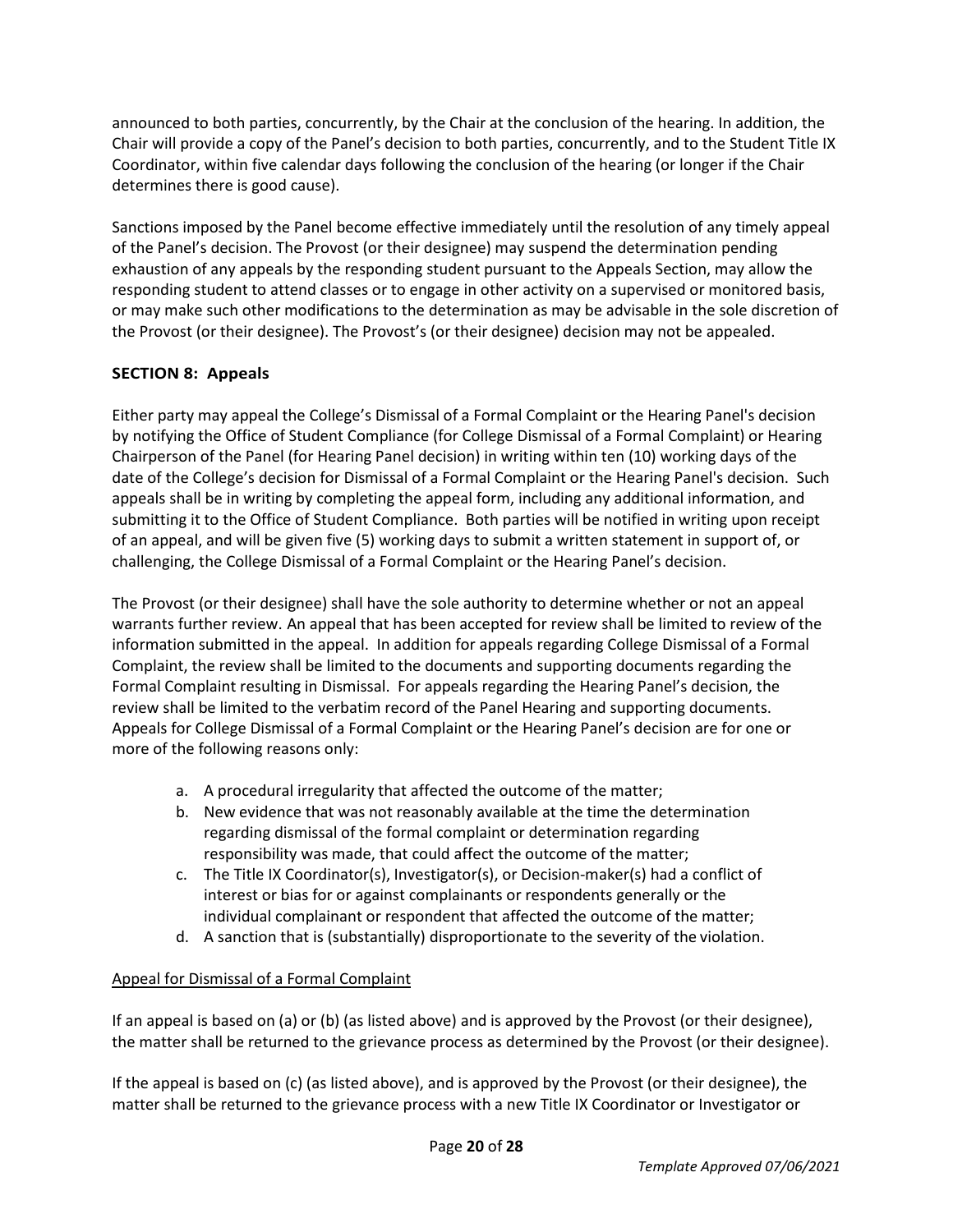Decision-maker as determined by the Provost (or their designee).

#### Appeal of the Hearing Panel's Decision

If an appeal is based on (a) (b) or (c) (as listed above) and is approved by the Provost (or their designee), the matter shall be returned to a new Hearing Panel and Hearing Chairperson for a rehearing, which will take into consideration the suggestions made by the Provost (or their designee) in addition to the facts that were originally presented.

If an appeal is based on (d) (as listed above) and is approved by the Provost (or their designee), the matter will be returned to a new Hearing Panel and Hearing Chairperson to determine sanction(s) only.

The decision of any new Panel, after it has rendered its decision in any of these cases, shall be final upon all involved.

If an appeal is not approved by the Provost (or their designee), the matter shall be considered final upon all involved.

After an appeal of College Dismissal of a Formal Complaint or the Hearing Panel decision, both parties will be notified simultaneously in writing of the appeal outcome, including the rationale for the decision.

Supportive measures, such as mutual no-contact orders or academic course adjustments for either or both parties may continue in place throughout an appeal process.

#### **SECTION 9: Revisions**

This Process may be revised, in writing, by the College at any time in compliance with regulatory guidance, College policies, and processes. The College will maintain the most updated process on the LCC website.

Revised: November 11, 2021

## *6. Reference*

This grievance process covers complaints of alleged sexual harassment by College students in accordance with the College's [Prohibited Sex or Gender Based Discrimination, Harassment, and Sexual](https://lcc.edu/about/board-of-trustees/documents/policies/4-human-resources/4-012_prohibited-sex-or-gender-based-discrimination-harassment-and-sexual-misconduct.pdf)  [Misconduct Policy.](https://lcc.edu/about/board-of-trustees/documents/policies/4-human-resources/4-012_prohibited-sex-or-gender-based-discrimination-harassment-and-sexual-misconduct.pdf) A copy of the Policy may be found here:

[https://lcc.edu/about/board-of-trustees/documents/policies/4-human-resources/4-012\\_prohibited-sex](https://lcc.edu/about/board-of-trustees/documents/policies/4-human-resources/4-012_prohibited-sex-or-gender-based-discrimination-harassment-and-sexual-misconduct.pdf)[or-gender-based-discrimination-harassment-and-sexual-misconduct.pdf](https://lcc.edu/about/board-of-trustees/documents/policies/4-human-resources/4-012_prohibited-sex-or-gender-based-discrimination-harassment-and-sexual-misconduct.pdf)

*Please see the Policy for expanded definitions used throughout this process.*

Further information about Title IX and sex discrimination in education is available from the U.S. [Department of Education,](http://www.ed.gov/ocr) Office for Civil Rights, 400 Maryland Avenue, SW, Washington, DC 20202- 1100 (by Customer Service Hotline: 800-421- 3481; TTY: 800-877-8339; email: [ocr@ed.gov](mailto:ocr@ed.gov) or at [http://www.ed.gov/ocr\)](http://www.ed.gov/ocr).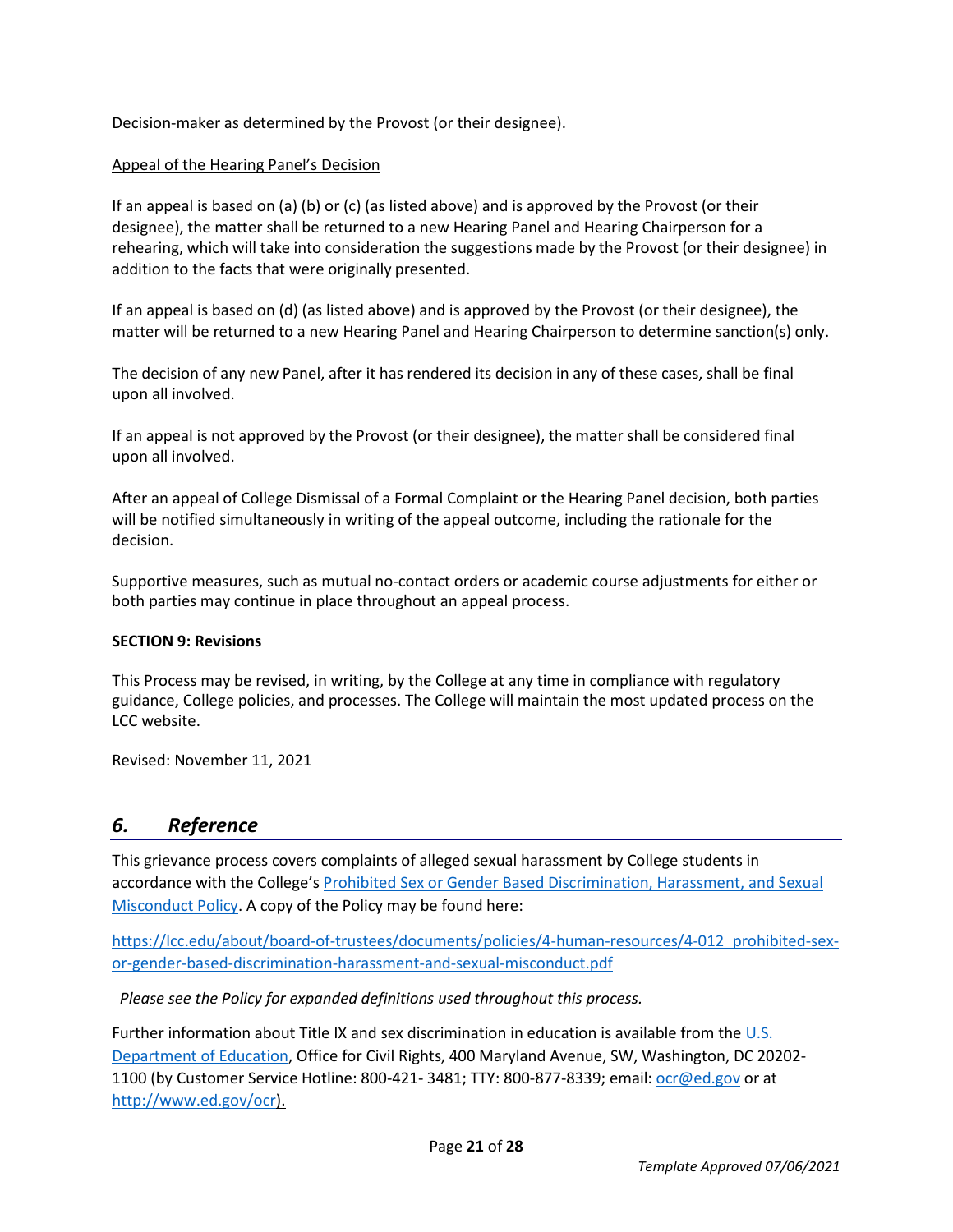## *7. Definitions*

#### **SECTION 1: Definitions**

1.1 **Alcohol** is a substance that is a beverage containing alcohol.

1.2 **Clery Act** refers to the Jeanne Clery Disclosure of Campus Security Policy and Campus Crime Statistics Act.

1.3 **College** means Lansing Community College (LCC).

1.4 **College Property** includes buildings, grounds, structures, and real estate, and vehicles that are owned, rented, leased or otherwise utilized by or under the control of LCC.

1.5 **Complainant** is any person who may be a victim of sexual harassment, and is participating in or attempting to participate in an education program or activity at the College.

1.6 **Consent** is present when clearly understandable words or actions manifest a knowing, active, voluntary, and present and ongoing agreement to engage in specific sexual or intimate conduct. Consent must be all of the following:

- **Knowing** consent must demonstrate that the individuals involved understand, are aware of, and agree to everything about the "who" (partners), "what" (acts), "where" (location), "when" (time), and "how" (conditions) of the sexual activity.
- **Active** consent must take the form of "clearly understandable words or actions" that reveal one's expectations and agreement to engage in specific sexual activity. This means that silence, passivity, submission, or the lack of verbal or physical resistance (including the lack of a "no") should not, in and of themselves, be understood as consent. Consent cannot be inferred by an individual's manner of dress, the giving or acceptance of gifts, the extension or acceptance of an invitation to go to a private room or location, or going on a date.
- **Voluntary** consent must be freely given and cannot be the result of external pressures such as force (violence, physical restraint, or the presence of a weapon), threats (indications of intent to harm, whether direct or indirect), intimidation (extortion, menacing behavior, bullying), coercion (undue pressure, hazing) or fraud (misrepresentation or material omission about oneself or the present situation in order to gain permission for sexual or intimate activity).
- **Present and ongoing** consent must exist at the time of the sexual activity. Consent to previous sexual activity does not imply consent to later sexual acts; similarly, consent to one type of sexual activity does not imply consent to other sexual acts. Consent may also be withdrawn at any time, provided the person withdrawing consent makes that known in clearly understandable words or actions.

#### *See College Policy for expanded definition for Consent.*

1.7 **Dating or Domestic Violence** includes all violent criminal offenses (e.g., physical violence, interfering with personal liberty, etc.) as well as intimidation, harassment, physical abuse, or sexual abuse, when it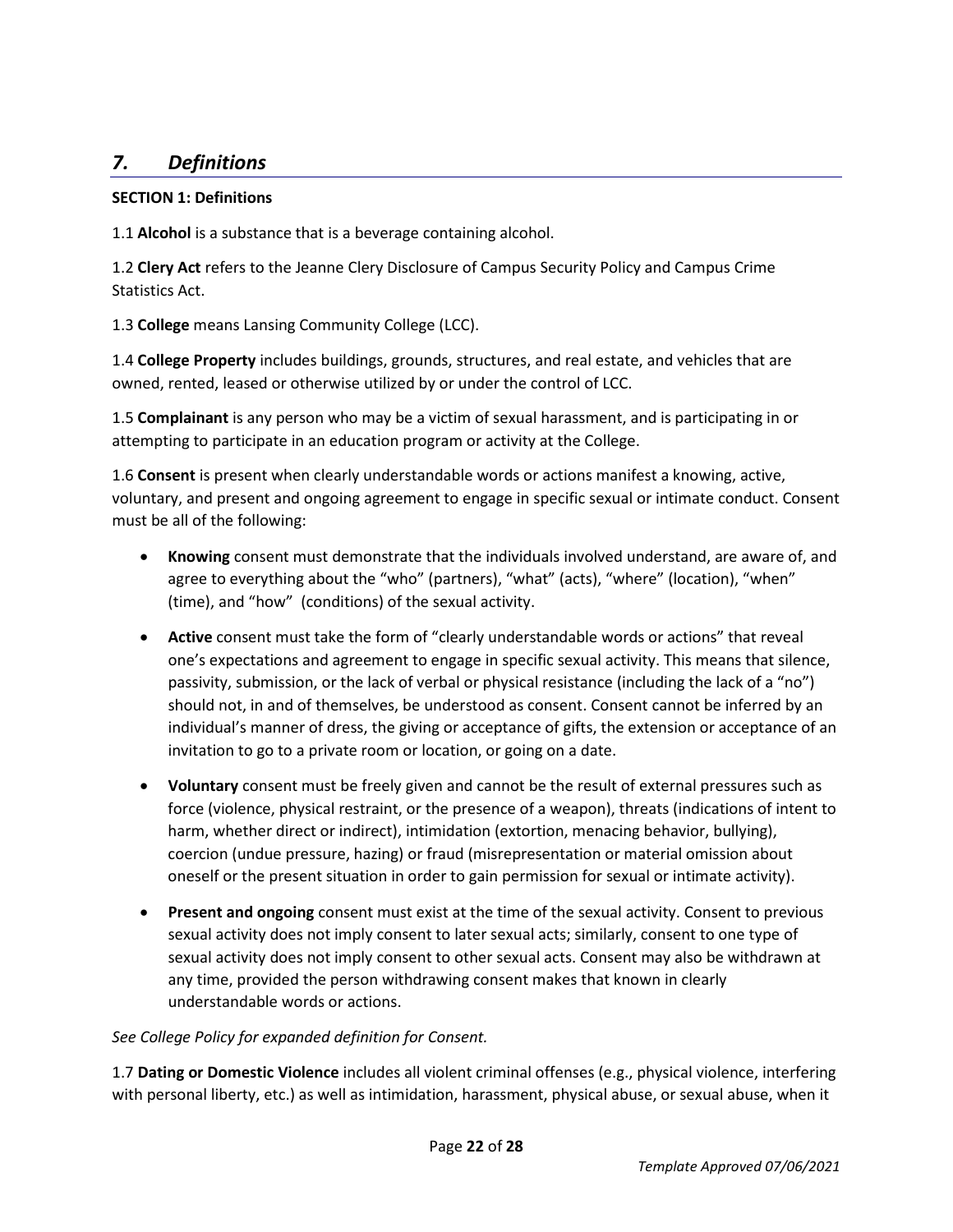is caused by someone in an intimate relationship with another person. Examples of such actions include physical abuse (hitting, slapping, shoving, grabbing, biting, hair pulling, etc.); sexual abuse (marital rape, treating one in a sexually demeaning manner, coercing or attempting to coerce sexual contact without consent, etc.); and psychological or emotional abuse (name-calling, persistently undermining an individual's sense of self-worth or self-esteem, intentionally damaging one's relationships with others, etc.).

• **Dating violence** is committed by a person who has been in a dating relationship or a social relationship of a romantic or intimate nature with another person. Whether there was such relationship will be gauged by its length, type, and frequency of interaction.

For Title IX purposes, the following definition applies:

Dating Violence is violence committed by a person who is or has been in a social relationship of a romantic or intimate nature with the complainant. The existence of such a relationship shall be determined based on the complainant or reporting party's statement and with consideration of the length of the relationship, the type of relationship, and the frequency of interaction between the persons involved in the relationship. For purposes of this definition:

- o Dating violence includes, but is not limited to, sexual or physical abuse or the threat of such abuse.
- o Dating violence does not include acts covered under the definition of domestic violence.
- **Domestic violence** is committed by a person who is the complainant's current or former spouse, current or former domestic partner, current or former cohabitant, or a person similarly situated under domestic or family violence law.

For Title IX purposes, the following definition applies:

- o Domestic Violence is violence committed:
- o By a current or former spouse or intimate partner of the complainant;
- o By a person with whom the complainant shares a child in common;
- $\circ$  By a person who is cohabitating with, or has cohabitated with, the complainant as a spouse or intimate partner;
- $\circ$  By a person similarly situated to a spouse of the complainant under the domestic or family violence laws of the jurisdiction in which the crime of violence occurred;
- o By any other person against an adult or youth complainant who is protected from that person's act under the domestic or family violence laws of the jurisdiction in which the crime of violence occurred.

To categorize an incident as Domestic Violence, the relationship between the respondent and the complainant must be more than just two people living together as roommates. The people cohabitating must be current or former spouses or have an intimate relationship.

1.8 **Dean** refers to the Dean of Student Affairs (and/or their designee). The College has designated the Dean's designee as the Student Title IX Coordinator for purposes of this process and in accordance with federal regulations. The Dean's designee for appeals may be the Provost or another Administrator.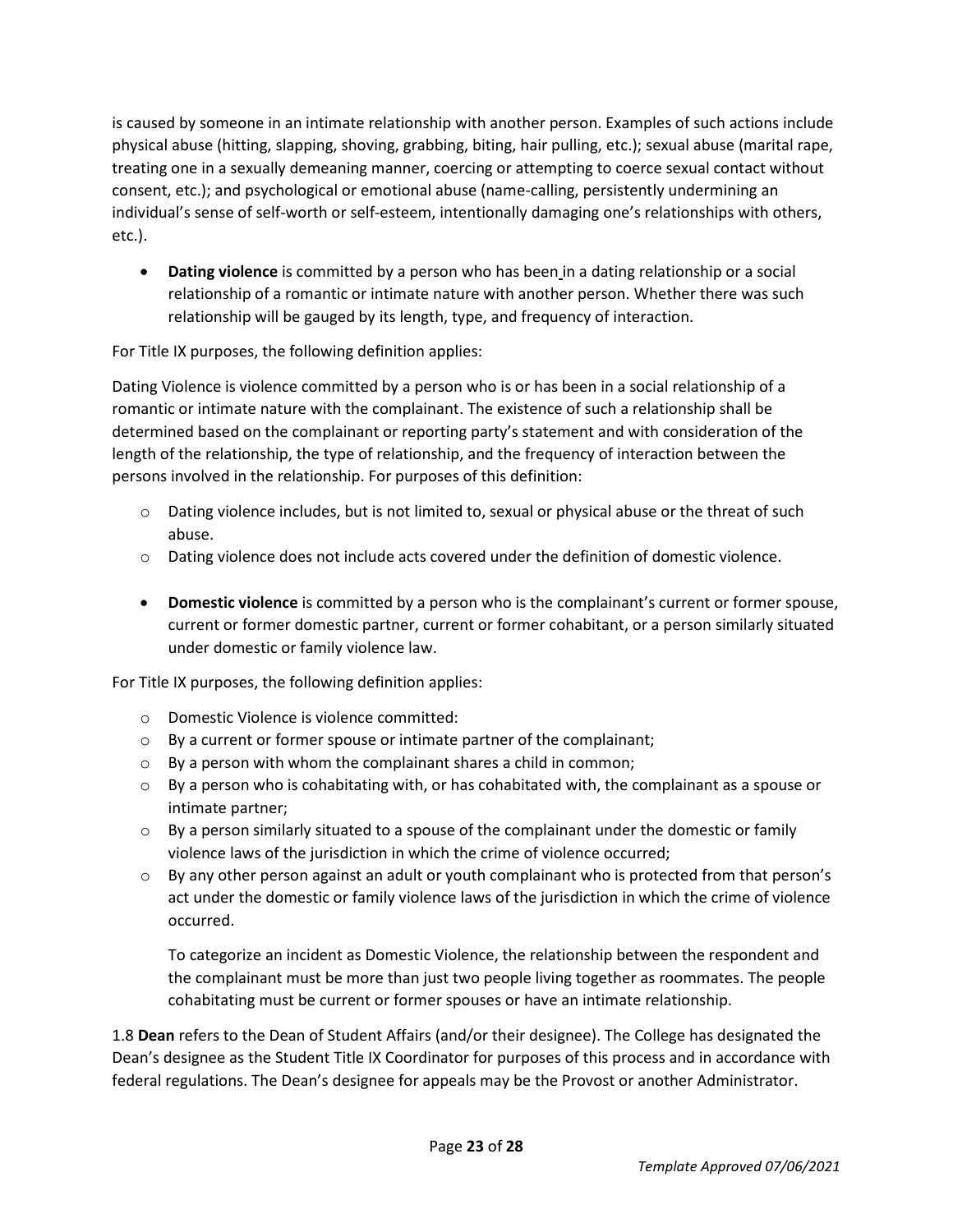1.9 **Exculpatory Evidence** means evidence that shows or suggests that a respondent is not responsible for the alleged violation; evidence that establishes non-responsibility of the respondent.

1.10 **FERPA** refers to the Family Educational Rights and Privacy Act.

1.11 **Force** means physical force, violence, threat, intimidation, or coercion.

1.12 **Formal Complaint** means a document filed by a complainant or signed by the Title IX Coordinator alleging sexual harassment against a respondent and requesting that the College investigate the allegation of sexual harassment.

1.13 **Hearing Panel** means a group of trained faculty and staff appointed by the Dean of Student Affairs (or their designee) to specifically hear complaints of alleged sexual harassment.

1.14 **Incapacitation.** Consent is never present when an individual does not have the capacity to give consent due to age, mental or physical condition, or disability that impairs the individual's ability to understand and give a knowing, active, voluntary, present, and ongoing agreement to engage in specific sexual or intimate conduct. A person does not have the capacity to give consent if their judgment or awareness is impaired due to consumption of alcohol, drugs, or inhalants (voluntarily or involuntarily), or being in a state of unconsciousness, sleep or other state in which the person is unaware that sexual activity is occurring. Signs of incapacitation include when an individual demonstrates that they are unaware of where they are, how they got there, or why or how they became engaged in a sexual interaction.

Some indicators of a lack of capacity to give consent due to consumption of alcohol, drugs, or inhalants may include, but are not limited to:

- Lack of full control over physical movements (for example, difficulty walking or standing without stumbling or assistance);
- Lack of awareness of circumstances or surroundings (for example, lack of awareness of where one is, how one got there, who one is with, or how or why one became engaged in sexual interaction);
- Inability to effectively communicate for any reason (for example, slurring speech, difficulty finding words, etc.).

If a person appears to be giving consent but may not have the capacity to do so, the apparent consent is not effective. If there is any doubt as to a person's capacity to give consent, it should be assumed that the person does not have the capacity to give consent and that any sexual activity will constitute sexual harassment.

Being impaired by alcohol and/or other substances does not excuse one from the responsibility to obtain consent. Being impaired is never an excuse for carrying out sexual harassment.

1.15 **Inculpatory Evidence** means evidence that shows or suggests that a respondent is responsible for the alleged violation; evidence that establishes responsibility of the respondent.

1.16 **Investigator** refers to the Title IX Investigator who is trained and designated to conduct investigations of alleged sexual harassment. The Student Title IX Coordinator and the Deputy Student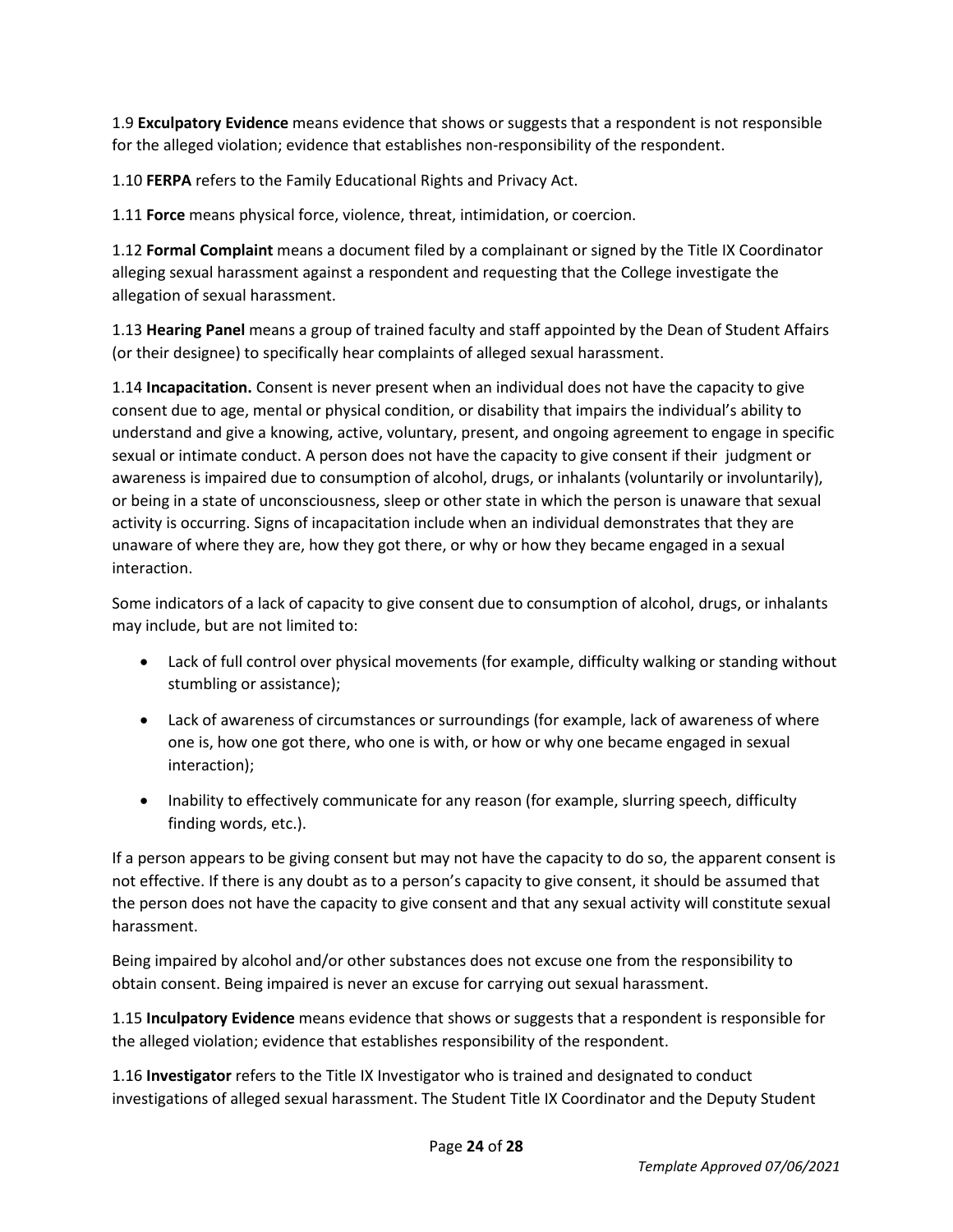Title IX Coordinator are also trained investigators and may be part of an investigative team at any time when necessary.

1.17 **Off campus conduct** means conduct that occurred any place other than on College property, at College sponsored events, and while pursuing an academic program.

1.18 **Recipient** means a school that is a recipient of federal funding, including LCC.

1.19 **Reporter** means any person who submits a report alleging that a student violated Title IX.

1.20 **Respondent** means an individual who has been reported to be the perpetrator of conduct that could constitute sexual harassment. A respondent is a person enrolled by the College or who has any other affiliation or connection with the College.

1.21 **Sexual Assault** is any non-consensual sexual contact, including but not limited to non-consensual sexual penetration.

- **Non-Consensual Sexual Contact** is any intentional sexual touching, however slight, by any person upon another person that is without consent and/or accomplished by force. This includes intentional contact with a person's breast, buttock, groin, or genitals, or touching another with any of these body parts or with any object, or making another touch you or themselves with or on any of these body parts, or any other intentional bodily contact in a sexual manner.
- **Non-Consensual Sexual Penetration** is any sexual penetration, however slight, by a person upon another person that is without consent and/or accomplished by force. This includes vaginal or anal penetration, no matter how slight, by any body part or object; or oral copulation (mouth to genital contact), no matter how slight the penetration or contact.

For Title IX purposes, the following definition applies:

- Sexual Assault is any attempted or actual sexual act directed against another person, without consent of that person, including instances where they are incapable of giving consent.
- a) Rape is the penetration, no matter how slight, of the vagina or anus, with any body part or object, or oral penetration by a sex organ of another person, without the consent of that person, including instances where they are incapable of giving consent because of their age or because of their temporary or permanent mental or physical incapacity. This offense includes the rape of both males and females.
- b) Fondling is the touching of the private body parts of another person for the purpose of sexual gratification, without the consent of that person, including instances where the they are incapable of giving consent because of their age or because of their temporary or permanent mental incapacity.
- c) Incest is sexual intercourse between persons who are related to each other within the degrees where in marriage is prohibited by law.
- d) Statutory Rape is sexual intercourse with a person who is under the statutory age of consent.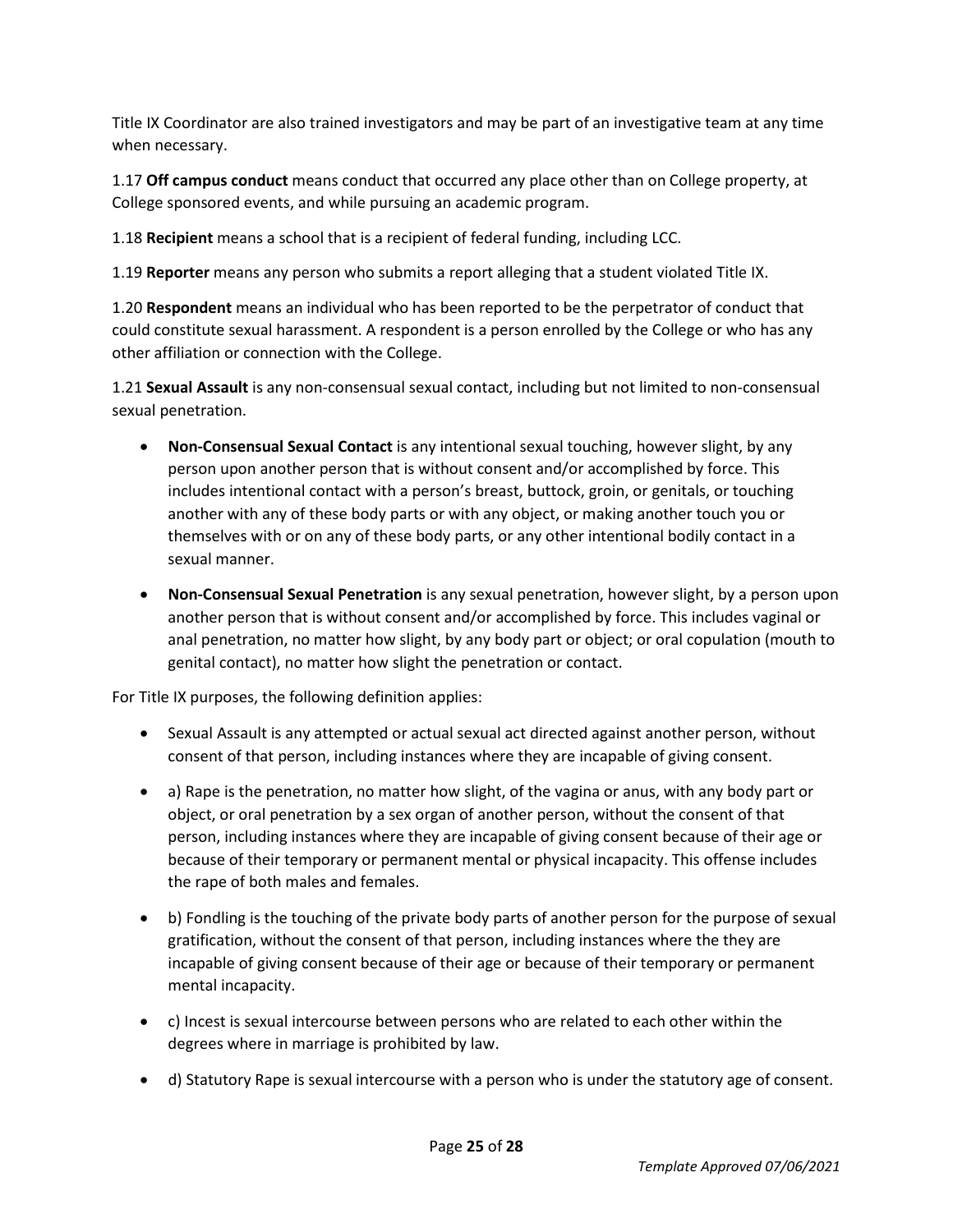1.22 **Sexual Exploitation** occurs when one person takes non-consensual or abusive sexual advantage of another for the advantage or benefit of oneself or a third party. This includes, but is not limited to, the following actions (including when they are done by electronic means, methods or devices):

• Invasion of sexual privacy (e.g., engaging in sexual voyeurism or permitting others to witness or observe the nudity or sexual or intimate activity of another person) without that person's consent;

• Indecent or lewd exposure or inducing others to expose themselves when consent is not present;

• Recording any person's nudity or sexual or intimate activity in a private space without that person's consent;

• Sharing or distributing sexual information, or images or recordings of a person's nudity or sexual activity, without that person's consent;

• Recruiting, harboring, transporting, providing, or obtaining another person for the purpose of sexual exploitation, such as prostitution;

• Knowingly exposing someone to or transmitting HIV or an STI/STD to another person;

• Inducing incapacitation in another person with the intent to engage in sexual conduct, regardless of whether prohibited sexual conduct actually occurs.

1.23 **Sexual Harassment** is unwelcomed, sexual, sex-based, and/or gender-based verbal, written, electronic, online, and/or physical conduct which is so severe or pervasive that it unreasonably interferes with a person's College employment, academic performance, or participation in College programs or activities and creates a working, learning, program, or activity environment that a reasonable person would find intimidating, hostile, or offensive. Sexual harassment may include, for example, unwelcome sexual advances, requests for sexual favors, acts of sexual violence, physical contact of a sexual nature, or a variety of verbal or non-verbal conduct of a sexual nature.

A hostile work/educational environment is created when sexual harassment is sufficiently severe, persistent, or pervasive, and objectively offensive that it unreasonably interferes with, denies, or limits someone's ability to participate in or benefit from the college's educational or employment programs or activities.

Quid Pro Quo Harassment is (1) unwelcome sexual advances, (2) requests for sexual favors, and (3) other verbal or physical conduct of a sexual nature by a person having power or authority over another when submission to such sexual conduct is made either explicitly or implicitly a term or condition of (a) employment or educational opportunities, or (b) receiving the benefits of any educational or employment program or activity, or (c) rating or evaluating an individual's education or employment progress, development, or performance.

For Title IX purposes, sexual harassment is conduct on the basis of sex that satisfies one or more of the following:

(1) An employee of the College conditioning the provision of an aid, benefit, or service of the College on an individual's participation in unwelcome sexual conduct; (2) Unwelcome conduct determined by a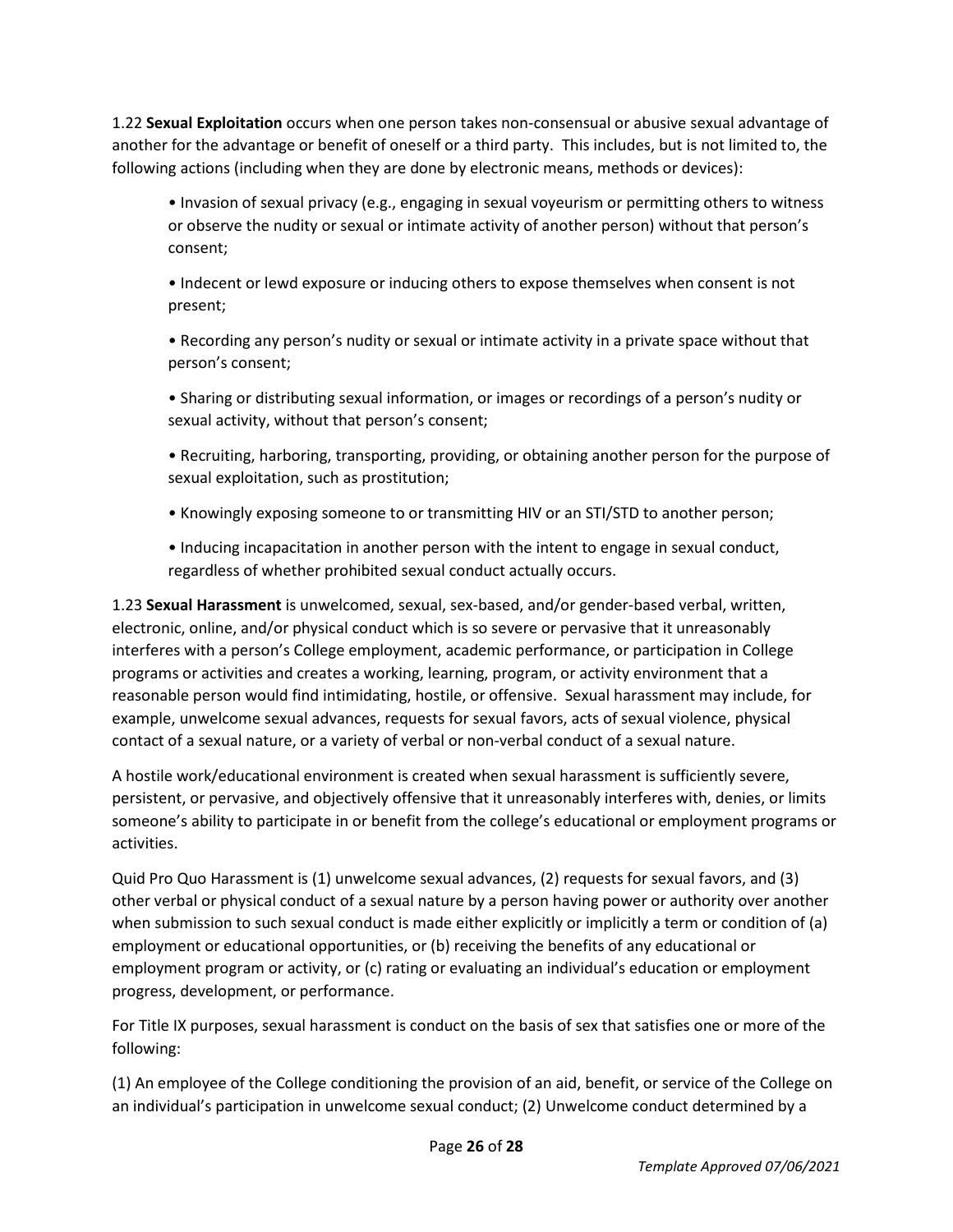reasonable person to be so severe, pervasive, and objectively offensive that it effectively denies a person equal access to an education program or activity; or (3) "Sexual assault" as defined in 20 U.S.C. 1092(f)(6)(A)(v), "dating violence" as defined in 34 U.S.C. 12291(a)(10), "domestic violence" as defined in 34 U.S.C. 12291(a)(8), or "stalking" as defined in 34 U.S.C. 12291(a)(30).

1.24 **Stalking** means a course of harassment directed at a specific person that would cause a reasonable person to feel frightened, intimidated, threatened, harassed, or molested, or to fear for her, his, or others' safety, or to suffer substantial emotional distress. Conduct that can amount to stalking may include any combination of actions directed at another person, whether done directly, indirectly, through others, via devices, or by any other methods or means (specifically including electronic means), including but not limited to:

- Following, appearing within sight of, or confronting a person;
- Being or remaining in close proximity to a person;
- Appearing at a person's residence or place of employment;
- Monitoring, observing, or conducting surveillance of a person;
- Threatening (directly or indirectly) a person;
- Communicating with a person by telephone, mail, or electronic communications;
- Placing an object on or delivering an object to a place owned, leased, or occupied by a person;
- Interfering with or damaging a person's property (including pets).

For Title IX purposes, the following definition applies:

Engaging in a course of conduct directed at a specific person that would cause a reasonable person to fear for the person's safety or the safety of others or suffer substantial emotional distress. For the purposes of this definition:

- Course of conduct means two or more acts, including, but not limited to, acts in which the stalker directly, indirectly, or through third parties, by any action, method, device, or means, follows, monitors, observes, surveils, threatens, or communicates to or about a person, or interferes with a person's property.
- Reasonable person means a reasonable person under similar circumstances and with similar identities to the complainant.
- Substantial emotional distress means significant mental suffering or anguish that may but does not necessarily require medical or other professional treatment or counseling.

1.25 **Student Code of Conduct** means the LCC Student Code of Conduct, as enforced by the Office of Student Compliance.

1.26 **Substance** refers to an illegal drug that is unlawful to use, possess, sell, or transfer under state or federal law (in cases where federal and state laws conflict, federal law applies). Substance also refers to inhalants that produce mind-altering effects when inhaled.